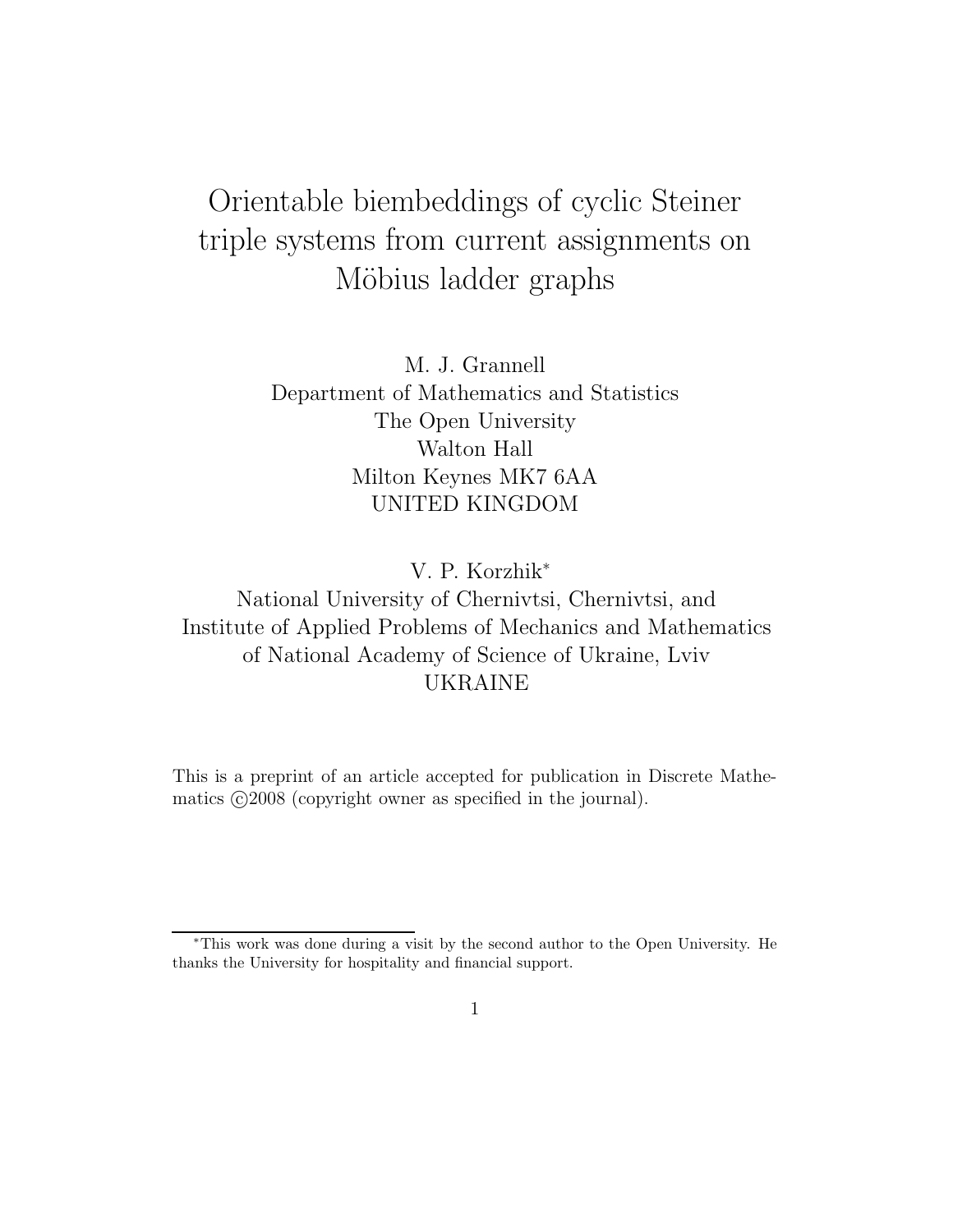#### Abstract

We give a characterization of a current assignment on the bipartite Möbius ladder graph with  $2n + 1$  rungs. Such an assignment yields an index one current graph with current group  $\mathbb{Z}_{12n+7}$  that generates an orientable face 2-colorable triangular embedding of the complete graph  $K_{12n+7}$  or, equivalently, an orientable biembedding of two cyclic Steiner triple systems of order  $12n + 7$ . We use our characterization to construct Skolem sequences that give rise to such current assignments. These produce many nonisomorphic orientable biembeddings of cyclic Steiner triple systems of order  $12n + 7$ .

Running head:

Orientable biembeddings

#### Corresponding author:

V. P. Korzhik, Bogomoltsa St. 3/5, Chernivtsi, 58001, Ukraine. Email: korzhik@sacura.net

AMS classifications:

05B07, 05C10.

#### Keywords:

Topological embedding, complete graph, Skolem sequence, Steiner triple system.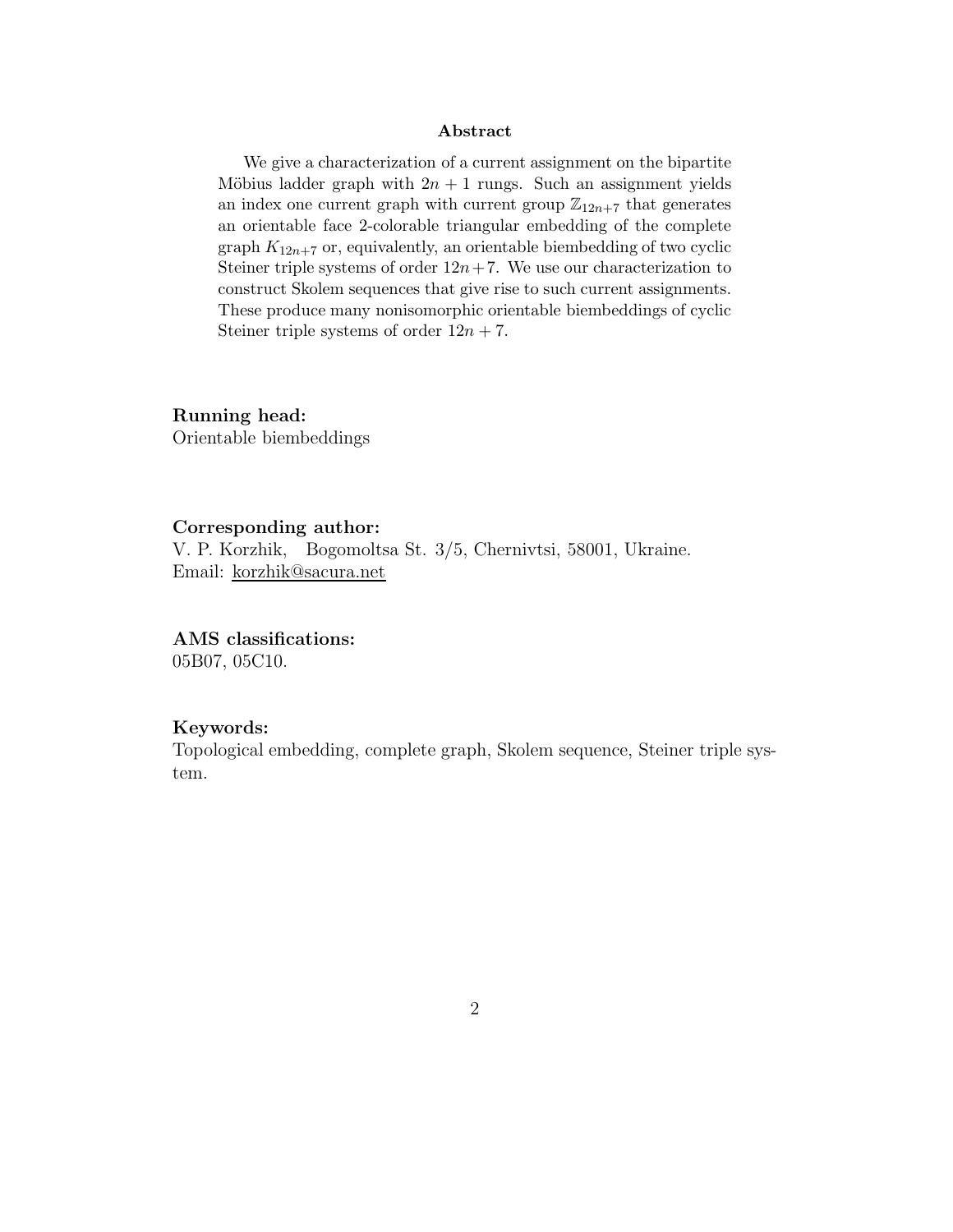### 1 Introduction

A Steiner triple system of order m, briefly  $STS(m)$ , is an ordered pair  $(V, \mathcal{B})$ , where V is an m-element set (the *points*) and  $\beta$  is a set of 3-element subsets of V (the blocks) such that each 2-element subset of V appears in precisely one block. A necessary and sufficient condition for the existence of an  $STS(m)$ is that  $m \equiv 1$  or 3 (mod 6). In this paper, without loss of generality, by a cyclic STS(m) we mean a system whose point set is  $\mathbb{Z}_m$ , and which has the property that if  $\{x, y, z\}$  is a block then, for each  $\tau \in \mathbb{Z}_m$ ,  $\{x + \tau, y + \tau, z + \tau\}$ is also a block. A cyclic  $STS(m)$  exists for  $m \equiv 1$  or 3 (mod 6) except for  $m = 9$ .

In a triangular embedding of a graph, a face may be described by specifying the triple  $(x, y, z)$  of vertices incident with that face. Given a face 2-colorable triangular embedding of the complete graph  $K_m$  in an orientable or nonorientable surface, the triangular faces in each of the two color classes form the blocks of two  $STS(m)s$ . Conversely, given two  $STS(m)s$ , say  $S_1$  and  $S_2$ , one may ask whether there is a face 2-colorable triangular embedding of  $K_m$  in which the color classes correspond to isomorphic copies of  $S_1$  and  $S_2$ . Such an embedding is called a *biembedding* of  $S_1$  and  $S_2$  and is described as orientable or nonorientable according as the nature of the surface. Euler's formula shows that an orientable biembedding of  $STS(m)$ s is only possible if  $m \equiv 3$  or 7 (mod 12).

Recent computational results [3, 4, 7] show that there is a reasonable evidence to support the following two deep conjectures:

- (a) Every pair of  $STS(m)s$ ,  $m \equiv 1$  or 3 (mod 6) and  $m \geq 9$ , can be biembedded in a nonorientable surface.
- (b) Each STS $(m)$ ,  $m \equiv 3$  or 7 (mod 12) and  $m \geq 3$ , has a biembedding in an orientable surface.

In the present paper, bearing in mind conjecture (b), we study how to generate orientable biembeddings of cyclic  $STS(12n + 7)s$ .

Given two triangular embeddings f and f' of  $K_n$ , if  $\psi$  is a bijection between the vertices of  $K_n$  such that  $(x, y, z)$  is a face of f if and only if  $(\psi(x), \psi(y), \psi(z))$  is a face of f', then  $\psi$  is said to be an *isomorphism* from f to f', and the two embeddings are said to be isomorphic. If  $f = f'$  then such a mapping  $\psi$  is called an *automorphism* of the embedding.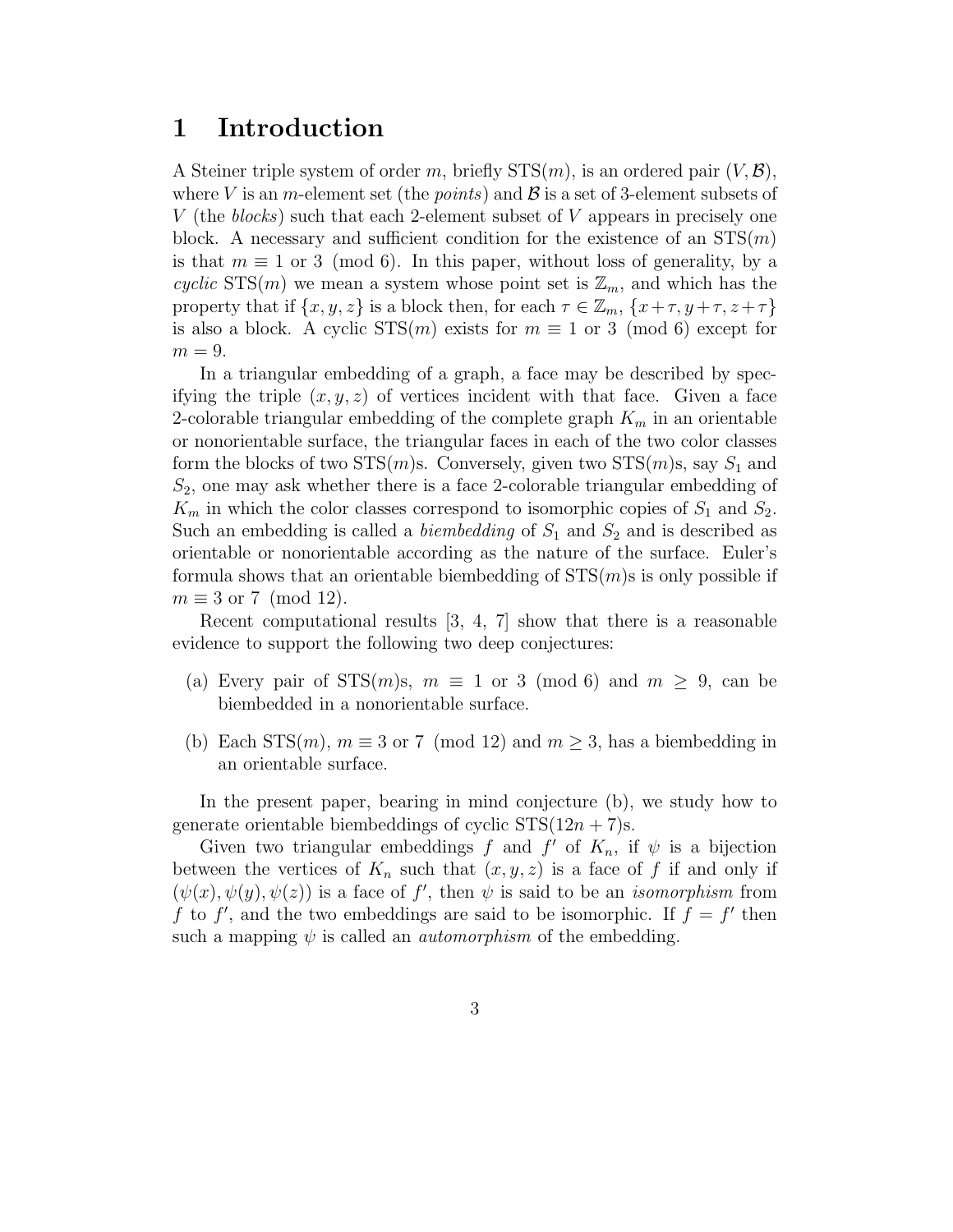Many of the results on orientable biembeddings of  $STS(12n + 7)$  are results for small values of  $n$ , and were obtained by computer searches. The only known ways to obtain orientable face 2-colorable triangular embeddings of  $K_{12n+7}$  for unboundedly large *n* are to use recursive constructions [8, 9, 10], or to construct bipartite index one current graphs with the current group  $\mathbb{Z}_{12n+7}$ . This latter method, as described by Youngs in [14], gives orientable biembeddings of cyclic  $STS(12n+7)s$ , and the biembeddings themselves have a cyclic automorphism of order  $12n + 7$ . However, the construction of such current graphs is difficult and there has been no real progress since Youngs' paper. We also remark that any cyclic  $STS(12n+3)$  has a short orbit generated by the triple  $\{0, 4n+1, 8n+2\}$ , and this precludes a similar construction using a bipartite index one current graph. This is because the biembedded systems would then have common blocks and so could not form an embedding in a surface. For this reason we concentrate here on biembeddings of  $STS(12n + 7)s$ .

By a  $(12n + 7)$ -current assignment we mean a current assignment with current group  $\mathbb{Z}_{12n+7}$  on the bipartite Möbius ladder graph with  $2n+1$  rungs such that by choosing a suitable rotation of the graph we can obtain an index one current graph with current group  $\mathbb{Z}_{12n+7}$  generating an orientable face 2-colorable triangular embedding of  $K_{12n+7}$ . Youngs constructed a  $(12n+7)$ current assignment for every  $n \geq 1$ , thereby establishing the existence of an orientable biembedding of two cyclic  $STS(12n + 7)$ s for every  $n \geq 1$ .

The aim of the present paper is to characterize  $(12n + 7)$ -current assignments and to use this characterization to construct many different  $(12n + 7)$ current assignments. It is then possible to construct many nonisomorphic orientable biembeddings of cyclic  $STS(12n + 7)$ s. Each of the biembeddings produced by this method has itself a cyclic automorphism of order  $12n + 7$ . The characterization gives some insight into why it has been so difficult to construct  $(12n + 7)$ -current assignments: each  $(12n + 7)$ -current assignment is associated with a partition of  $\mathbb{Z}_{12n+7}$  that has a property, which we call skewness, that seems to be hard to satisfy.

In Section 2 we describe how a bipartite index one current graph with current group  $\mathbb{Z}_{12n+7}$  determines an orientable biembedding of two cyclic  $STS(12n + 7)s$ . A characterization of  $(12n + 7)$ -current assignments is given in Section 3. The characterization has the following form. We define a class of so-called skew centered systems of order  $12n+7$ , each of which is a collection of ordered triples of elements of  $\mathbb{Z}_{12n+7}$ . We show in Theorem 2 that every skew centered system determines a  $(12n + 7)$ -current assignment and that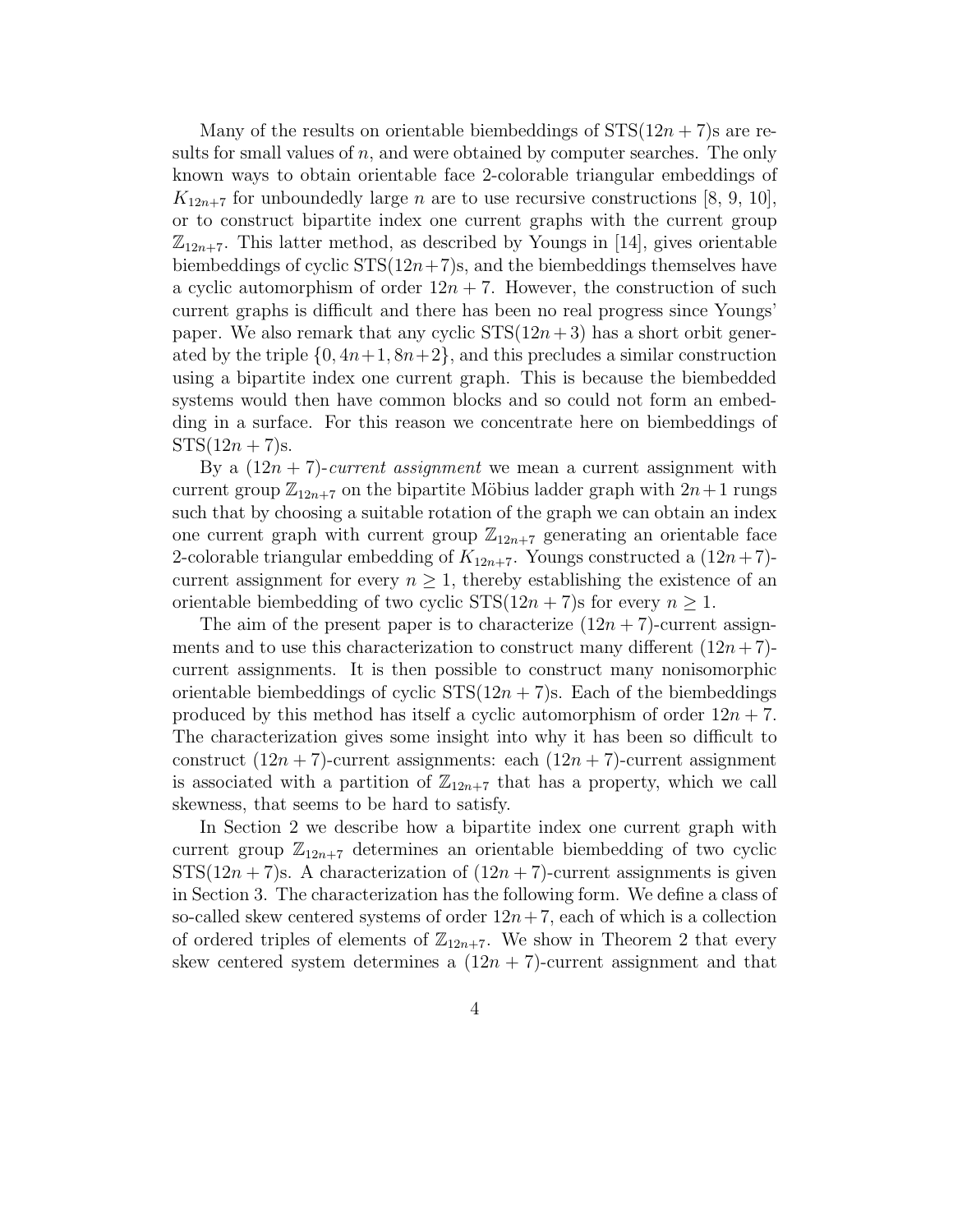every  $(12n + 7)$ -current assignment is determined by a skew centered system. This enables us in Theorem 3 to describe all orientable biembeddings of cyclic  $STS(12n + 7)$ s which can be obtained from  $(12n + 7)$ -current assignments.

In Section 4 we show how some  $(12n + 7)$ -current assignments are generated by a class of Skolem sequences that we call skew. A Skolem sequence of order n,  $n \equiv 0$  or 1 (mod 4), is a sequence  $\{s_1, s_2, \ldots, s_{2n}\}\$  of  $2n$  integers satisfying the following two conditions.

- (i) For each  $k \in \{1, 2, ..., n\}$  there are precisely two elements of the sequence, say  $s_i$  and  $s_j$ , such that  $s_i = s_j = k$ .
- (ii) If  $s_i = s_j = k$  and  $i < j$  then  $j i = k$ .

There are several equivalent definitions of Skolem sequences and we use a pictorial representation that is appropriate for our purposes in Section 4. It was shown by Abrham [1] that the number of Skolem sequences of order  $n$  is at least  $2^{n/3}$ , and computational evidence [2] suggests that for sufficiently large *n* there are at least  $Ab<sup>n</sup>$  Skolem sequences of order *n*, where  $A > 0$  and  $b > 6$ . We prove in Theorem 4 that, for a certain infinite set of values of n, there is a positive constant  $B$  such that the number of skew Skolem sequences of order *n* is at least  $Bn^{\frac{1}{\log_2 9}}$ , although we suspect that, for large values of  $n \equiv 1 \pmod{4}$ , a substantial proportion of Skolem sequences of order n are in fact skew. Finally, in Theorem 5 these skew Skolem sequences are used to show that for certain values of *n* there are at least  $C2^{4n}n^{\frac{1}{\log_2 9}-1}$  (where  $C>0$ is a constant) nonisomorphic orientable biembeddings of cyclic  $STS(24n+7)s$ . We also observe that, by using Youngs' construction and employing results from [12], it can be shown that for every  $n \geq 1$ , there are at least  $\frac{1}{4n+1}2^{4n-2}$ nonisomorphic orientable biembeddings of cyclic  $STS(24n + 7)s$ .

# 2 Current graphs and orientable biembeddings of cyclic  $STS(12n + 7)s$

In this section we describe how a bipartite index one current graph with current group  $\mathbb{Z}_{12n+7}$  determines an orientable biembedding of two cyclic  $STS(12n + 7)s$ .

By a generic triple on  $\mathbb{Z}_m$  we mean a cyclically ordered triple  $(\beta, \gamma, \delta)$  of distinct nonzero elements of  $\mathbb{Z}_m$  such that  $\beta + \gamma + \delta = 0$ . Generic triples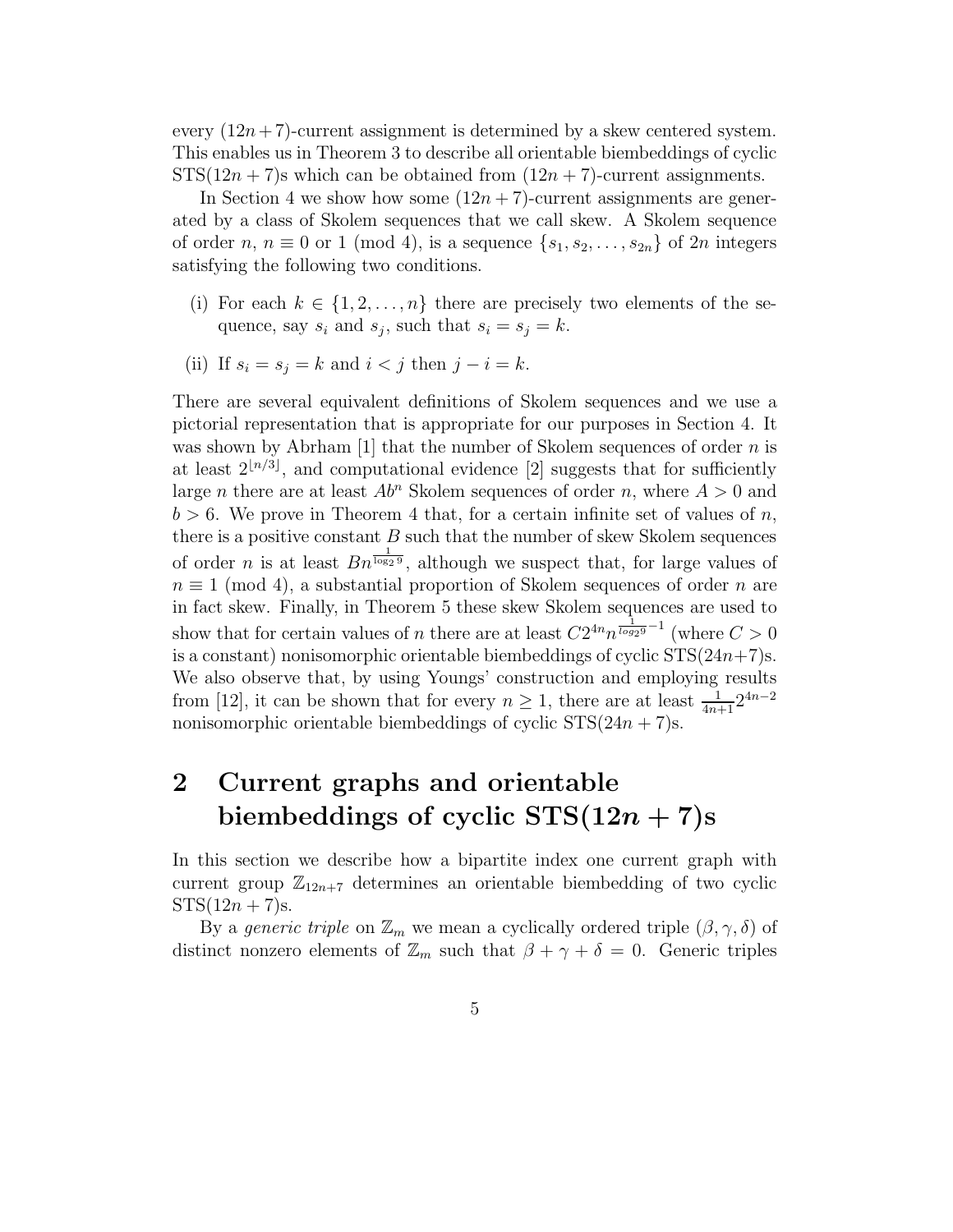are closely related to Heffter difference triples; see for example [6]. A generic triple  $(\beta, \gamma, \delta)$  on  $\mathbb{Z}_m$  *induces* an orbit of m blocks  $\{\{x, x + \beta, x + \beta + \gamma\}$ :  $x = 0, 1, \ldots, m - 1$ . It is easy to see that the orbit is well-defined in that it does not depend on the choice of two consecutive elements  $\beta, \gamma$  in the cyclic triple  $(\beta, \gamma, \delta)$ , that the 2-element subsets contained in the m blocks are exactly all the 2-element subsets  $\{y, z\}$  such that  $y - z \in \{\pm \beta, \pm \gamma, \pm \delta\},\$ and that each of these subsets appears in the blocks exactly once. Generic triples  $(\beta, \gamma, \delta)$  and  $(-\delta, -\gamma, -\beta)$  induce the same orbit.

By a *generic triple system* of order  $12n + 7$ ,  $GTS(12n + 7)$  for short, we mean a collection  $\{(\beta_i, \gamma_i, \delta_i) : i = 1, 2, \ldots, 2n+1\}$  of generic triples on  $\mathbb{Z}_{12n+7}$ such that the sets  $\{\beta_i, \gamma_i, \delta_i\}$  are pairwise disjoint and their union contains exactly one element from every pair of inverse nonzero elements of  $\mathbb{Z}_{12n+7}$ . It is easy to see that the blocks induced by all generic triples of a  $GTS(12n+7)$ form a cyclic  $STS(12n + 7)$ . This cyclic STS is said to be induced by the GTS. Indeed, for every two elements x and y of  $\mathbb{Z}_{12n+7}$ , exactly one of the two elements  $x - y$  and  $y - x$  appears in some generic triple of the GTS(12n + 7) and this generic triple induces exactly one block containing the two elements.

Two GTS $(12n + 7)$ s,  $F_1$  and  $F_2$ , are *switch equivalent* if for every generic triple  $(\beta, \gamma, \delta)$  of  $F_1$ ,  $F_2$  contains either  $(\beta, \gamma, \delta)$  or  $(-\delta, -\gamma, -\beta)$ . To find a generic triple  $(\beta, \gamma, \delta)$  inducing blocks  $\{x + \tau, y + \tau, z + \tau\}, \tau = 0, 1, \ldots,$  $12n + 6$ , of a cyclic STS we must represent the block  $\{x, y, z\}$  as  $\{c, c + \beta, \}$  $c+\beta+\gamma$ . There are exactly two different cyclic orderings of the elements of  ${x, y, z}$ , namely  $(x, y, z)$  and  $(x, z, y)$ . Hence there are exactly two different generic triples inducing the blocks, namely  $(\beta', \gamma', \delta')$  and  $(-\delta', -\gamma', -\beta')$ , where  $\beta' = y - x$ ,  $\gamma' = z - y$  and  $\delta' = x - z$ . Consequently, every cyclic  $STS(12n+7)$  is induced by exactly one  $STS(12n+7)$  up to switch equivalence.

Now we briefly review some material about index one current graphs in the form used in the paper. The reader is referred to [11, 13] for a more detailed development of the material sketched herein. We assume that the reader is familiar with current graphs, derived graphs and the derived embeddings generated by current graphs.

Let G be a connected trivalent graph with vertex set  $V(G)$  and edge set  $E(G)$ . Each edge  $e \in E(G)$  gives rise to two reverse arcs  $e^+$  and  $e^-$ , and the set of all arcs,  $A(G)$ , is called the *arc set* of the graph G. By a current assignment  $\lambda$  on G with current group  $\mathbb{Z}_{12s+7}$ , we mean a function  $\lambda$  :  $A(G) \to \mathbb{Z}_{12n+7} \setminus \{0\}$  such that  $\lambda(e^{-}) = -\lambda(e^{+})$  for every edge e. A vertex rotation  $D_v$ ,  $v \in V(G)$ , is a cyclic permutation of the three arcs directed from the vertex v. A set of such rotations  $D = \{D_v : v \in V(G)\}\$ is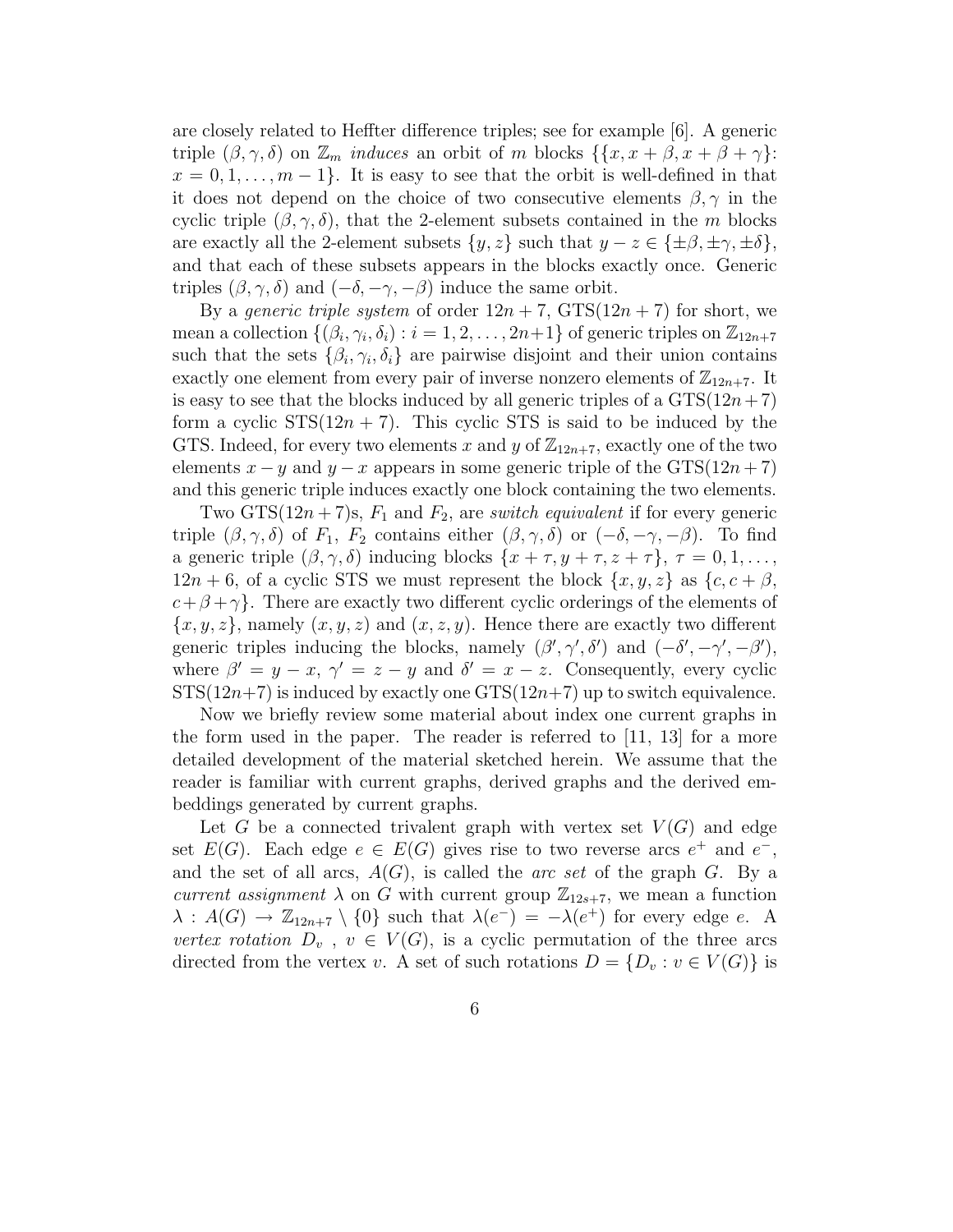called a rotation of G. A triple  $\langle G, \lambda, D \rangle$  is called a *current graph*. It may be represented in a diagram of G with vertex rotations indicated by coloring the vertices so that black vertices denote a clockwise rotation, and white vertices an anticlockwise rotation. Each pair of reverse arcs is represented by one of the arcs with the current indicated.

Alternately applying D and the arc-reversing involution, we obtain a cycle (consisting of arcs of  $A(G)$ ) called a *circuit* induced by the rotation of D. A current graph  $\langle G, \lambda, D \rangle$  is said to be *index one* if D induces a single circuit containing all the arcs in  $A(G)$ . If  $(a_1, a_2, a_3)$  is the rotation of some vertex  $v \in V(G)$  and  $\lambda(a_i) = \varepsilon_i$  for  $i = 1, 2, 3$ , then the cyclically ordered triple  $(\varepsilon_1, \varepsilon_2, \varepsilon_3)$  is called the *current rotation* at the vertex v. If  $\varepsilon_1 + \varepsilon_2 + \varepsilon_3 = 0$ , then we say that Kirchhoff's Current Law (KCL) is satisfied at  $v$ .

Consider an index one current graph  $\langle G, \lambda, D \rangle$  with current group  $\mathbb{Z}_{12n+7}$ that satisfies the following conditions (A1 and A2).

- (A1) The currents on the arcs of the current graph are pairwise distinct and form the set of all nonzero elements of the current group  $\mathbb{Z}_{12n+7}$ .
- (A2) KCL is satisfied at each vertex.

It is shown in [11, 13] that such a current graph generates an orientable triangular embedding of  $K_{12n+7}$ . The elements of  $\mathbb{Z}_{12n+7}$  give the vertices of the embedding. The rotation at 0 in the embedding is obtained from the single circuit induced by  $D$  by listing the currents assigned to the arcs in the order in which they appear in the circuit. The rotation at  $x \in \mathbb{Z}_{12n+7}$  is then obtained by adding x (modulo  $12n+7$ ) to all the entries in the rotation at 0. A vertex in the current graph with current rotation  $(\varepsilon_1, \varepsilon_2, \varepsilon_3)$  induces  $12n+7$ triangular faces of the embedding with vertex sets  $\{x, x + \varepsilon_1, x + \varepsilon_1 + \varepsilon_2\}$  for  $x = 0, 1, \ldots, 12n + 6.$ 

For every two vertices  $v$  and  $w$  of the current graph, some face induced by v shares a common edge with some face induced by  $w$  if and only if  $v$  and  $w$  are adjacent vertices. Hence, if the current graph is bipartite, then the derived embedding is face 2-colorable and the faces induced by the vertices of one vertex partition class all lie in the same color class.

If we consider the current rotation of a vertex as a generic triple, then the vertex sets of the faces induced by the vertex are exactly the blocks generated by the generic triple. Hence we have the following result.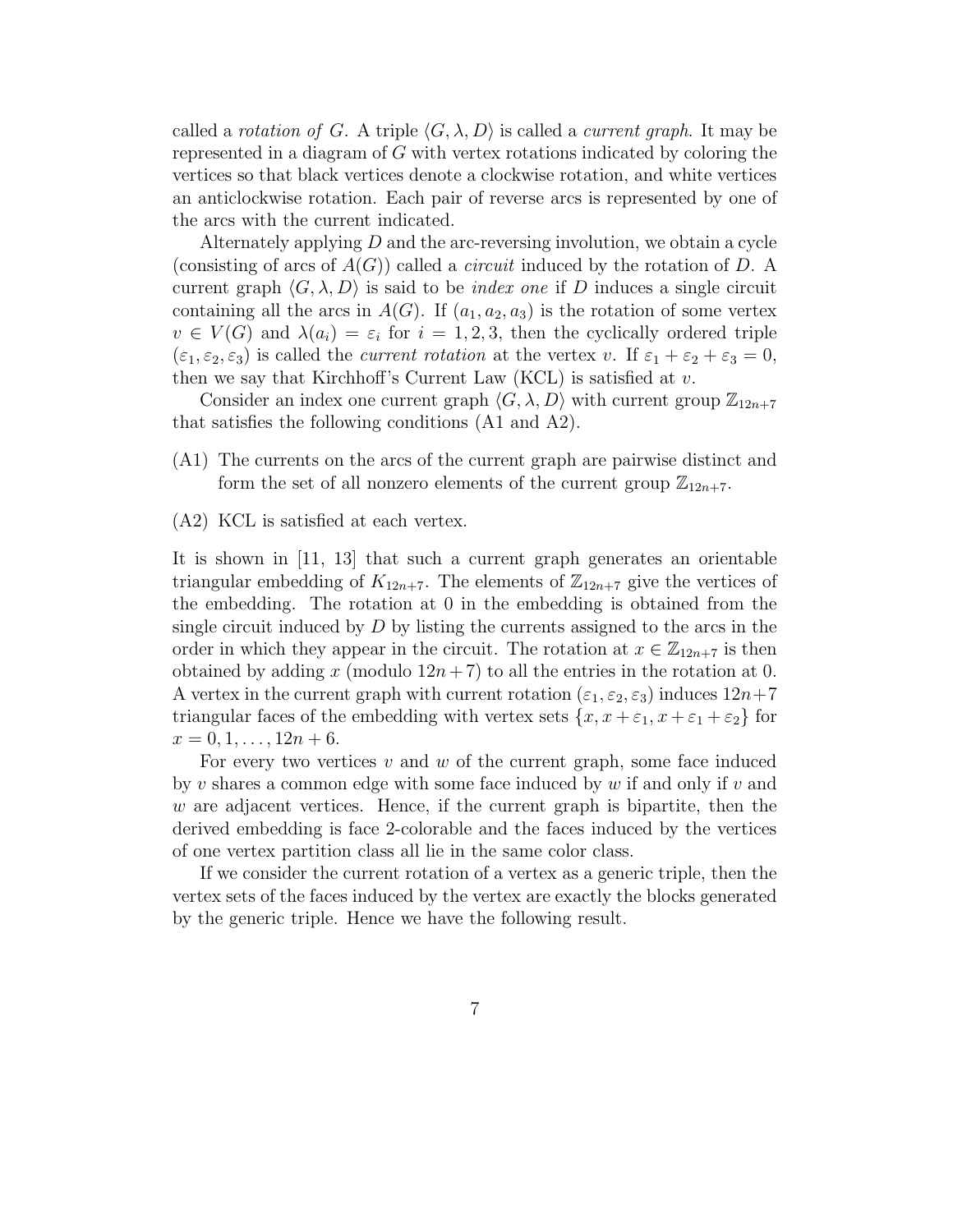$(B)$  Let V and V' be the two vertex partition classes of a bipartite index one current graph with current group  $\mathbb{Z}_{12n+7}$  satisfying (A1) and (A2). Then the set of current rotations of the vertices of V is a  $GTS(12n+7)$ inducing a cyclic  $STS(12n + 7)$  that is orientably biembeddable with a cyclic  $STS(12n + 7)$  induced by the current rotations of the vertices from  $V'$ .

For a current rotation  $(\varepsilon_1, \varepsilon_2, \varepsilon_3)$ , the *reverse* current rotation is  $(\varepsilon_1, \varepsilon_3, \varepsilon_2)$ ; a current rotation and the reverse current rotation considered as generic triples induce different blocks. Given a vertex with a current rotation, reversing the rotation of the vertex yields the reverse current rotation. In the proof of Theorem 3, given a bipartite index one current graph with two vertex partition classes  $V$  and  $V'$ , the set of current rotations of the vertices of each vertex partition class is a  $GTS(12n + 7)$  inducing an orientably embedded cyclic  $STS(12n + 7)$ . We will show that if we reverse the rotations of arbitrarily chosen vertices of  $V$ , then the rotations of the vertices of  $V'$  can be chosen in such a way that the resulting rotation of the graph induces exactly one circuit. As a consequence, if we reverse arbitrarily chosen generic triples of the  $GTS(12n + 7)$  corresponding to the current rotations of the vertices of V, we obtain a new  $GTS(12n + 7)$  also inducing an orientably embedded cyclic  $STS(12n + 7)$ . Here we will need Lemma 1.



Figure 1: The graph  $ML(2n + 1)$  with  $2n + 1$  vertical edges.

Consider the bipartite graph with  $2n + 1$  vertical edges shown in Fig. 1 with the ends labelled by the same letter, A or B, identified. This graph is called the Möbius ladder graph with  $2n + 1$  rungs and is denoted by  $ML(2n + 1)$ . The circled vertices form one of the two vertex partition classes of this graph. For a circled vertex, the opposite vertex is an uncircled vertex such that the both vertices are the end vertices of the same vertical edge.

**Lemma 1** For every choice of rotations of the circled vertices in Fig. 1, there are rotations of the uncircled vertices such that the resulting rotation of the graph induces exactly one circuit.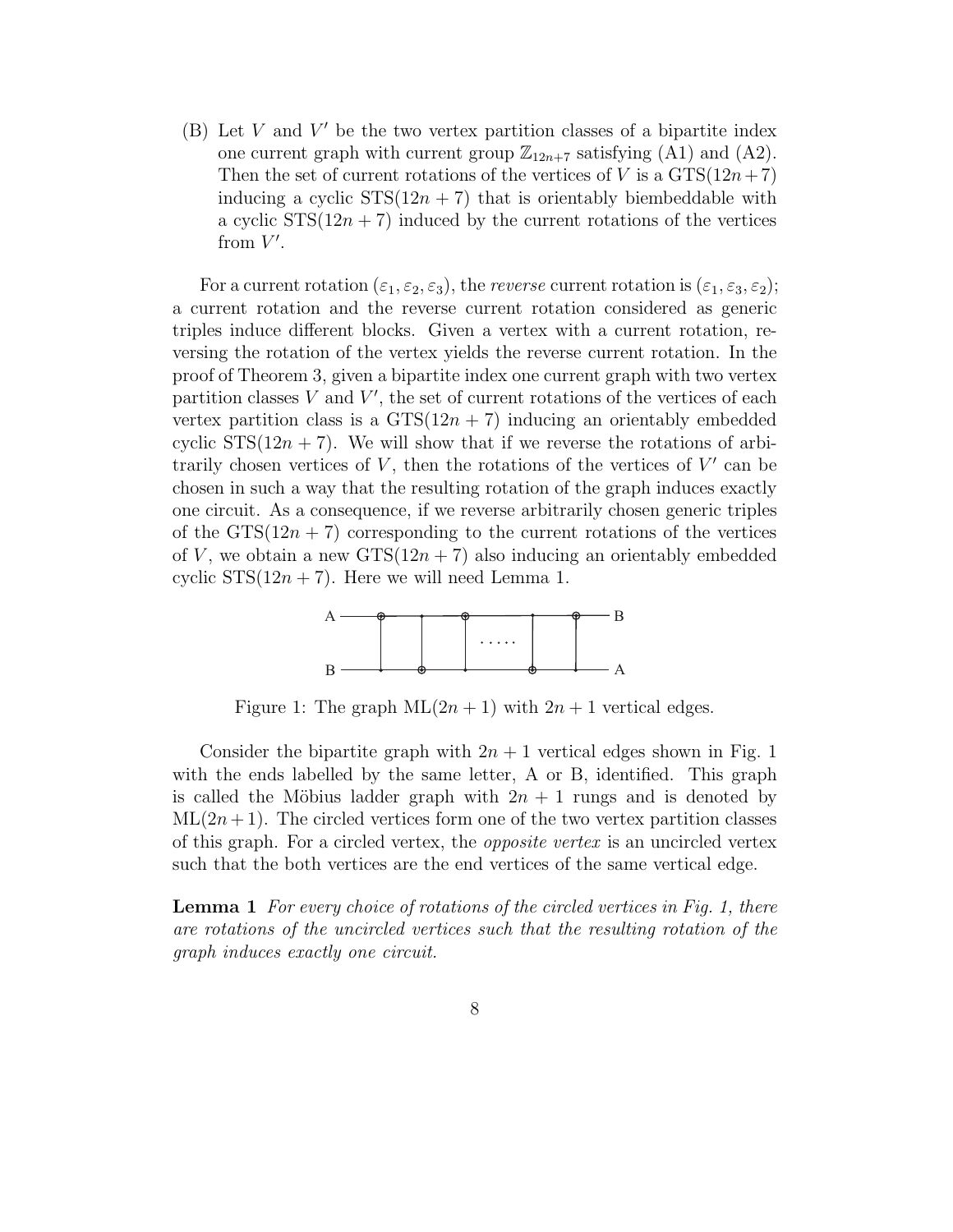Proof. Suppose rotations of the circled vertices are given. Then for each circled vertex, if the rotation of that vertex is clockwise (respectively, anticlockwise), choose the rotation of the opposite vertex to be anticlockwise (respectively, clockwise). It is easy to check the following: the resulting rotation of the graph induces exactly three circuits; there is a vertical edge e traversed by two different circuits; each of the end vertices of e lies in all three circuits. Now reverse the rotation of the uncircled vertex incident with e. As a result, the three circuits are "sewed" into one circuit.  $\blacksquare$ 

# 3 Skew centered systems and orientable biembeddings of cyclic  $STS(12n + 7)s$

In this section we define a class of skew centered systems of order  $12n + 7$ each of which is a collection of ordered triples of elements of  $\mathbb{Z}_{12n+7}$ . We show in Theorem 2 that every skew centered system determines a current assignment on the graph  $ML(2n + 1)$  satisfying (A1) and (A2), and that every such current assignment is determined by a skew centered system. The elements of the ordered triples of a skew centered system A of order  $12n + 7$ form 3-element subsets  $T_1, T_2, \ldots, T_{2n+1}$  of  $\mathbb{Z}_{12n+7}$ . In the current assignment determined by A there is a vertex partition class of the graph  $ML(2n + 1)$ with the property that for every  $T_i = {\beta, \gamma, \delta}$ , there is a vertex of the partition class such that the set of currents on the arcs directed from the vertex is either  $\{\beta, \gamma, \delta\}$  or  $\{-\beta, -\gamma, -\delta\}$ . Taking into account Lemma 1, we establish Theorem 3 that describes all orientable biembeddings of cyclic  $STS(12n + 7)$  s that can be obtained from current assignments on the graph  $ML(2n + 1)$  satisfying  $(A1)$  and  $(A2)$ .

By a *centered system* of order  $12n + 7$ , denoted by  $CS(12n + 7)$ , we mean a collection  $\{\langle \beta_i, \gamma_i, \delta_i \rangle : i = 1, 2, ..., 2n + 1\}$  of ordered triples of elements of  $\mathbb{Z}_{12n+7}$  such that:

- (1) The sets  $\{\beta_i, \gamma_i, \delta_i\}$  are pairwise disjoint and their union contains exactly one element from each pair of inverse nonzero elements of  $\mathbb{Z}_{12n+7}$ .
- (2)  $\beta_i + \gamma_i + \delta_i = 0$  for every *i*.
- (3) There is an element  $\Omega \in \mathbb{Z}_{12n+7}$  with the property that the set  $\{\gamma_1, -\delta_1,$  $\gamma_2, -\delta_2, \ldots, \gamma_{2n+1}, -\delta_{2n+1}$  can be partitioned into pairs  $\{x, y\}$  such that  $x + y = \Omega$ .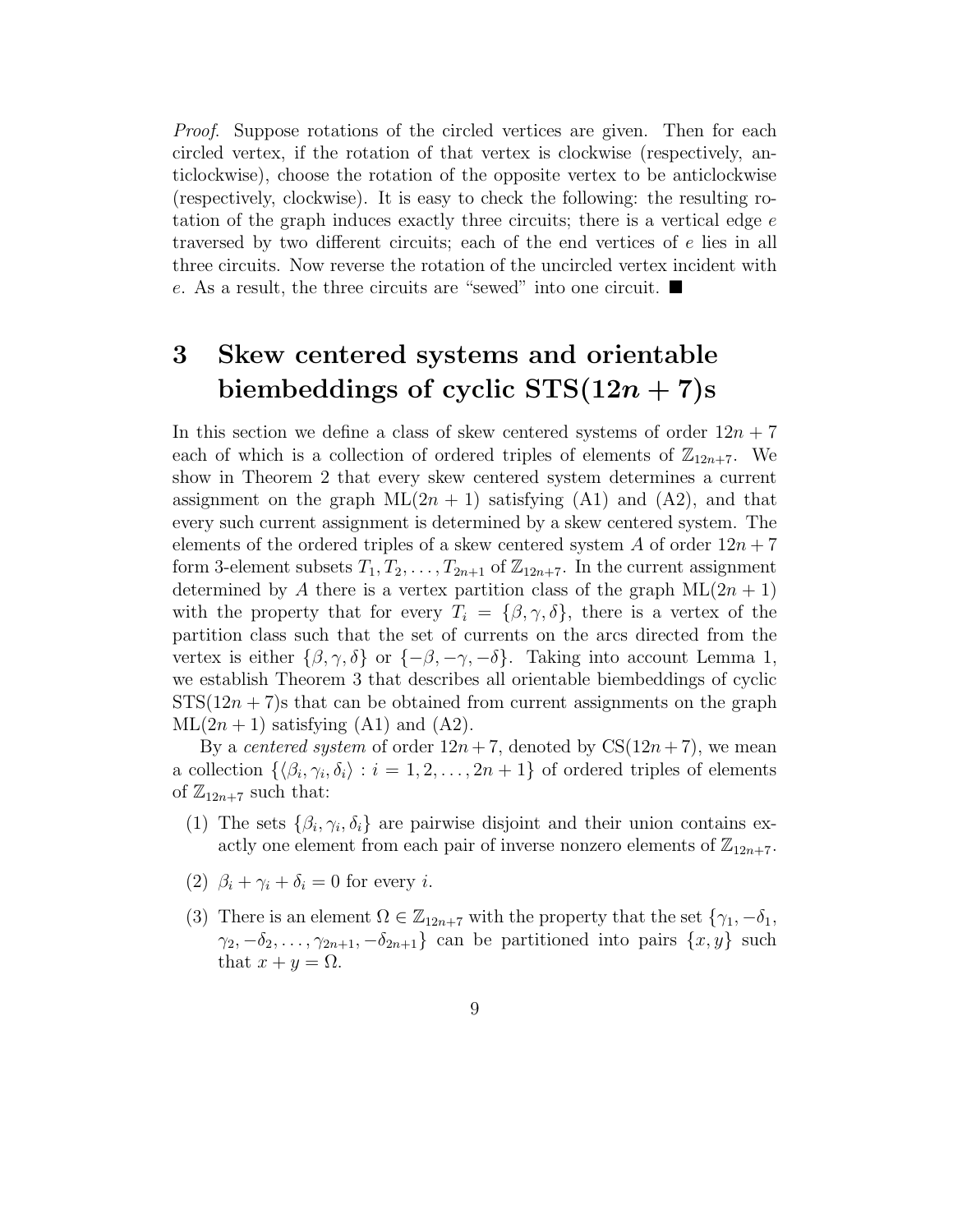The sets  $\{\beta_1, \beta_2, \ldots, \beta_{2n+1}\}\$  and  $\{\gamma_1, -\delta_1, \gamma_2, -\delta_2, \ldots, \gamma_{2n+1}, -\delta_{2n+1}\}\$  are called the *label set* and the *base set*, respectively, of the  $CS(12n + 7)$ . The element  $\Omega$  is called the *pair sum* of the  $CS(12n + 7)$ .

A  $CS(12n+7)$  can be represented as a diagram in the following way. Let  $c_1, c_2, \ldots, c_{4n+2}$  be the elements of the base set arranged in ascending order (in accordance with the linear order  $0 < 1 < 2 < \cdots < 12n+6$ ). Place  $4n+2$ vertices on a vertical line and label these vertices from top to bottom by the elements  $c_1, c_2, \ldots, c_{4n+2}$ , in that order. For every triple  $\langle \beta, \gamma, \delta \rangle$  of the CS, draw a *diagram curve* with label  $\beta$  joining the vertices  $\gamma$  and  $-\delta$  (note that  $\beta + \gamma = -\delta$ ; the diagram curve represents the triple. When we say that a subset of diagram curves *covers* a subset  $A$  of the base set, we mean that  $A$ consists of all end vertices of the curves; such a nonempty subset  $A$  is called a *covered* subset. Figs.  $2(a)$ , (b), and (c) show three different CS(55)s; in each case the pair sum is 37 and the base set is  $\{10, 11, \ldots, 27\}$ .



Figure 2: The diagrams of three different CS(55)s.

For each element x of the base set H denote by  $x^*$  the element from H such that  $x+x^*$  equals the pair sum. For convenience, we will write  $x_i^*$  instead of  $(x_i)^*$ . By the definition of a  $CS(12n + 7)$ , the base set does not contain two inverse elements of  $\mathbb{Z}_{12n+7}$ , hence  $x \neq x^*$ . A proper subset  $\mathcal{M} \subset \mathcal{H}$  is symmetrical if  $x \in \mathcal{M}$  implies  $x^* \in \mathcal{M}$ .

A  $CS(12n + 7)$  is *skew* if the base set does not contain a symmetrical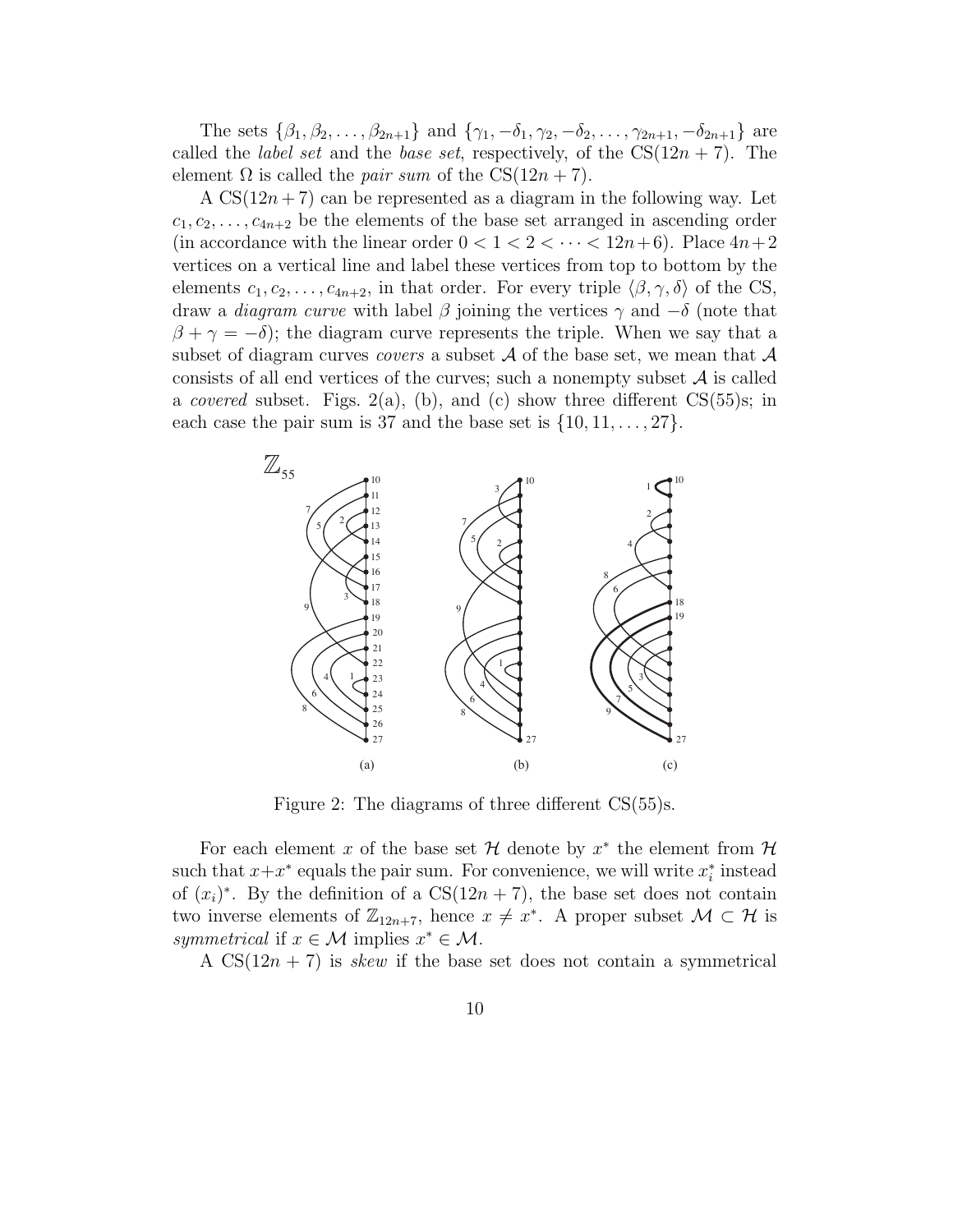covered proper subset; in other words, no proper subset of the set of the diagram curves covers a symmetrical subset. The  $CS(55)$ s in Figs.  $2(a)$  and (b) are skew. The  $CS(55)$  in Fig.  $2(c)$  is not skew; the end vertices of the thick curves form a symmetrical subset.

Starting with the diagram of a  $CS(12n+7)$ , we construct two new pictorial representations that will enable us easily to recognize whether or not the system is skew. Firstly, the *double diagram* of the  $CS(12n + 7)$  is formed by taking each diagram curve with end vertices, say  $v$  and  $w$ , and adding a new curve joining the vertices  $v^*$  and  $w^*$ . Note that if  $\langle \beta, \gamma, \delta \rangle$  is a triple of the CS(12s + 7) then the corresponding new curve joins the vertices  $\gamma^*$ and  $(-\delta)^*$ . Secondly, the *auxiliary diagram* of the CS(12n + 7) is formed by taking each pair of vertices  $x$  and  $x^*$ , and adding a new curve joining these two vertices. In each of these diagrams (double or auxiliary) there are exactly  $4n + 2$  curves joining vertices of the base set, and every vertex of the base set is incident with exactly two curves. Hence, the curves form diagram cycles of even length in the corresponding diagram. In what follows, when we speak about a diagram cycle, it will be clear from the context which diagram, double or auxiliary, is meant. Fig.  $3(a)$  (respectively, (b)) shows the cycles of the double (respectively, auxiliary) diagram constructed for the CS(55) shown at the left of Fig. 2. A diagram cycle may be described by the cyclic sequence  $(x_1, x_2, \ldots, x_{2t})$  of vertices obtained by listing the incident vertices when traversing the cycle in some chosen direction. The sequences  $(x_1, x_2, \ldots, x_{2t})$  and  $(x_{2t}, \ldots, x_2, x_1)$  designate the same diagram cycle.

Subsequently, when speaking about curves of the double or auxiliary diagram  $\Gamma$  of a  $CS(12n+7)$ , only the diagram curves of the  $CS(12n+7)$  entering into Γ will be referred to as diagram curves.

**Theorem 1** (a) A  $CS(12n + 7)$  is skew if and only if the double diagram of the  $CS(12n + 7)$  has exactly one cycle.

(b) A  $CS(12n + 7)$  is skew if and only if the auxiliary diagram of the  $CS(12n + 7)$  has exactly one cycle.

*Proof.* Taking into account the definition of a skew  $CS(12n + 7)$ , it suffices to show that given a diagram of a  $CS(12n + 7)$ , the base set H contains a symmetrical covered proper subset if and only if the double (respectively, auxiliary) diagram has at least two cycles.

Suppose that A is a symmetrical covered proper subset of  $H$ . Then, in the double (respectively, auxiliary) diagram, for every curve incident with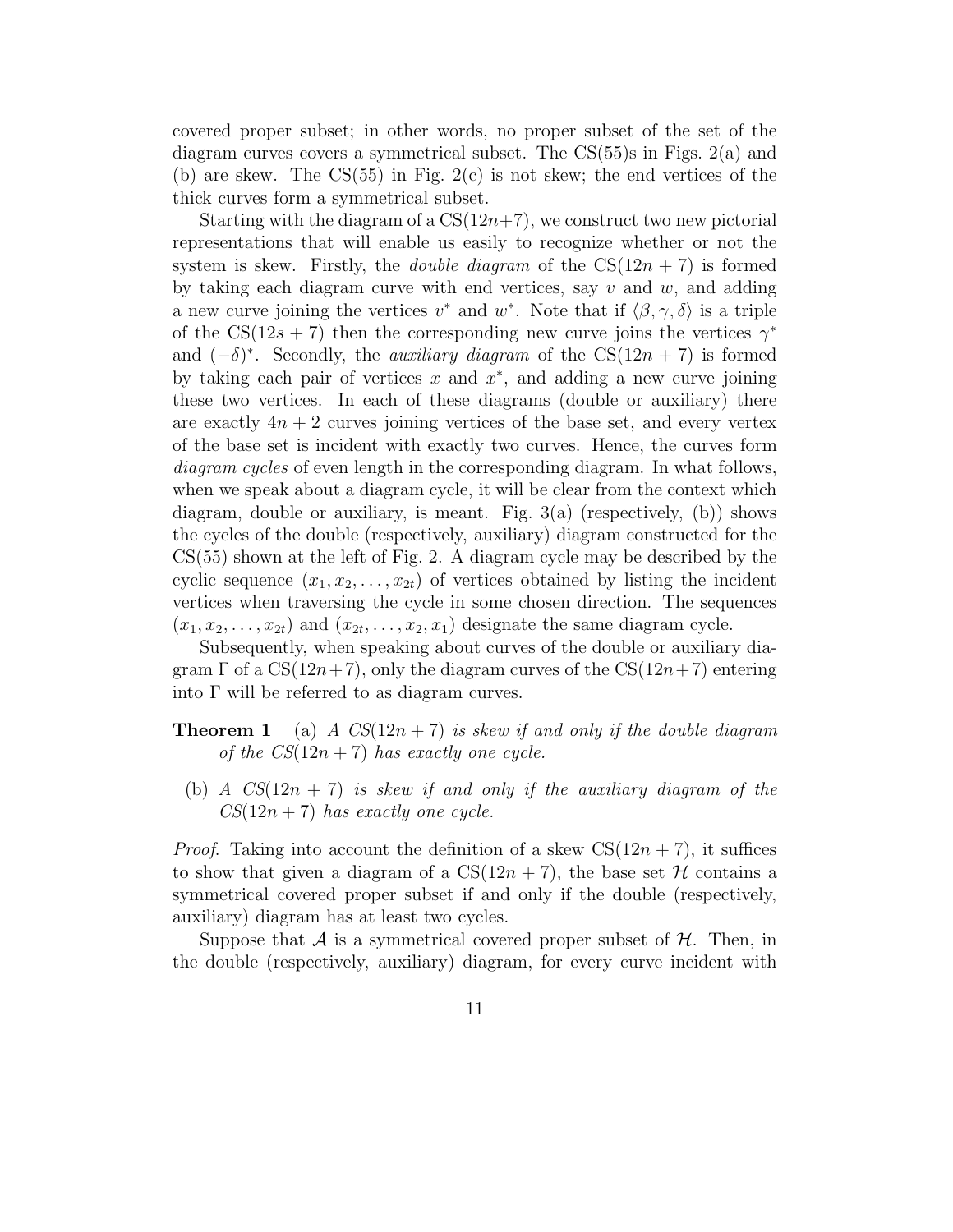a vertex of  $A$ , both end vertices of the curve are in  $A$ . Hence the curves incident with vertices of A form cycles. Since A and  $\mathcal{H} \setminus \mathcal{A}$  are symmetrical covered proper subsets of  $H$ , the diagram has at least two cycles.



Figure 3: The cycles of the double and auxiliary diagrams (and the corresponding current assignment on the graph  $ML(9)$  for the skew  $CS(55)$  in Fig.  $2(a)$ .

Now we show that if the double (respectively, auxiliary) diagram has at least two cycles, then  $H$  contains a symmetrical covered proper subset. It is easy to see that if  $(x_1, x_2, \ldots, x_{2t})$  is a cycle of the double (respectively, auxiliary) diagram, then  $\{x_1, x_2, \ldots, x_{2t}\}$  is a covered subset.

Suppose that the double diagram has at least two cycles. By the construction of the double diagram, if vertices  $y$  and  $z$  are joined by a curve, then the vertices  $y^*$  and  $z^*$  are joined by a curve as well. Hence, if  $(x_1, x_2, \ldots, x_{2t})$ is a diagram cycle, then  $(x_1^*, x_2^*, \ldots, x_{2t}^*)$  is also a diagram cycle. The sets  $\mathcal{K} = \{x_1, x_2, \ldots, x_{2t}\}\$ and  $\mathcal{K}^* = \{x_1^*, x_2^*, \ldots, x_{2t}^*\}\$ either are disjoint or are the same set. The symmetrical set  $\mathcal{F} = \mathcal{K} \bigcup \mathcal{K}^*$  is covered. If  $\mathcal{K}$  and  $\mathcal{K}^*$  are disjoint, then  $|\mathcal{F}| = |\mathcal{K}| + |\mathcal{K}^*| = 4t < 4n + 2 = |\mathcal{H}|$ , hence  $\mathcal{F}$  is a proper subset of  $H$ . If K and  $K^*$  are the same set, then, since there are at least two cycles, we have  $|\mathcal{F}| = |\mathcal{K}| < |\mathcal{H}|$ , hence  $\mathcal F$  is a proper subset of  $\mathcal{H}$ .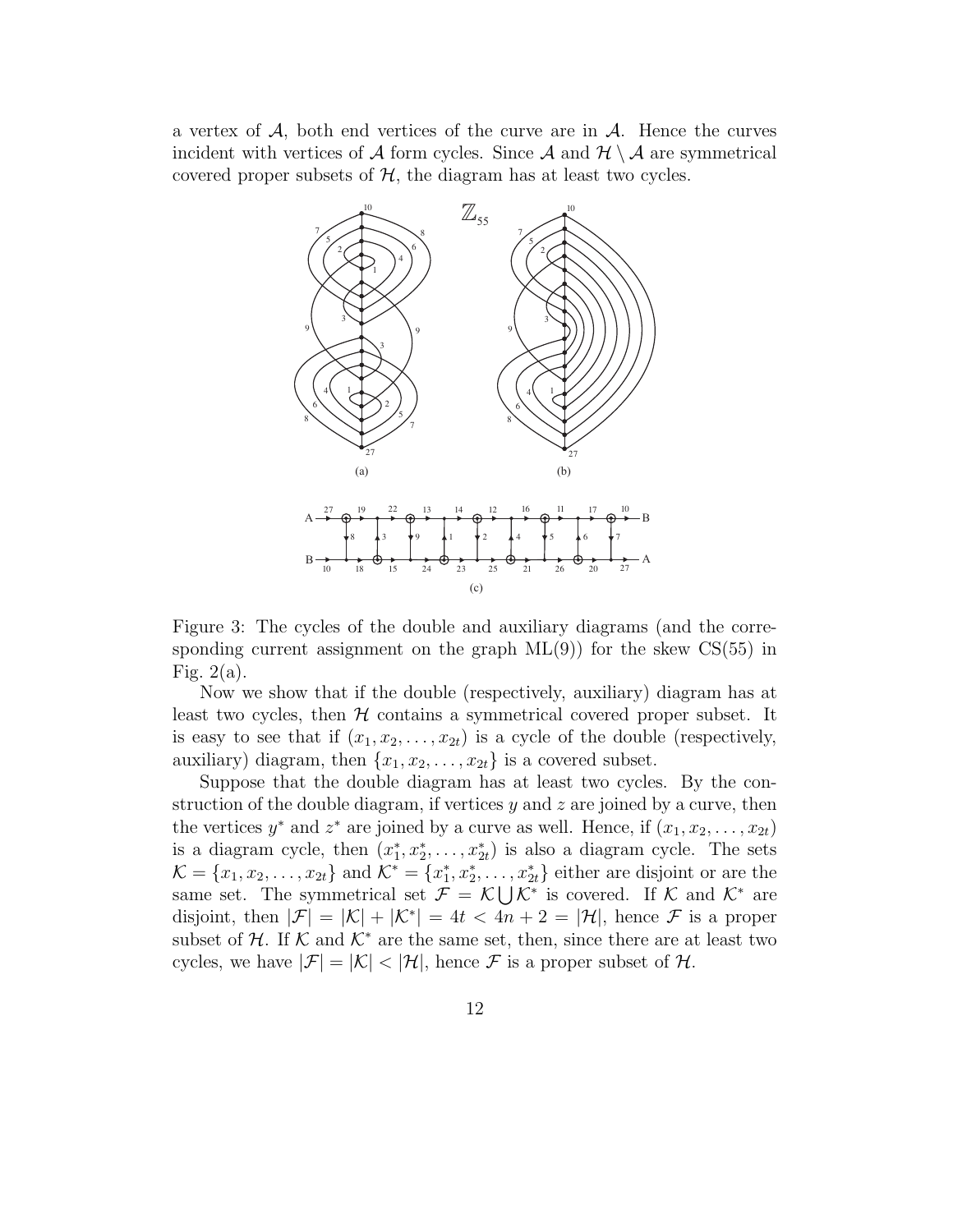Suppose that the auxiliary diagram has at least two cycles. Every cycle of the diagram is of the form  $(y_1, y_1^*, y_2, y_2^*, \ldots, y_t, y_t^*)$ , hence the vertices of every cycle form a symmetrical covered proper subset of  $H$ .

The double diagram of a skew  $CS(12n+7)$  will be used to obtain a current assignment on the graph  $ML(2n+1)$  based on the  $CS(12n+7)$ . The auxiliary diagrams will be used to construct many skew  $CS(12n + 7)s$ .

Lemma 2 The single cycle

$$
(x_1,x_2,\ldots,x_{4n+2})\tag{1}
$$

of the double diagram of a skew  $CS(12n + 7)$  is necessarily of the form

$$
(x_1, x_2, \ldots, x_{2n+1}, x_1^*, x_2^*, \ldots, x_{2n+1}^*).
$$

Proof. Each two vertices of the diagram cycle are connected by two different subpaths of this cycle. Considering (1), there must be  $x_{t+1} = x_1^*$ for some  $t \in \{0, 1, \ldots, 4n + 1\}$ . Then  $x_1, x_2, \ldots, x_t, x_{t+1}$   $(x_{t+1} = x_1^*)$  and  $x_1^*, x_2^*, \ldots, x_t^*, x_{t+1}^*$   $(x_{t+1}^* = x_1)$  are two subpaths of the diagram cycle joining the vertices  $x_1$  and  $x_1^* = x_{t+1}$ . If the two subpaths are different, then  $(x_1, x_2, \ldots, x_t, x_1^*, x_2^*, \ldots, x_t^*)$  is the diagram cycle and  $t = 2n + 1$ . If the two subpaths are the same subpath (traversed in opposite directions), we have  $x_i^* = x_{t+2-i}$  for  $i = 1, 2, \ldots, t+1$ . Then either  $x_j = x_j^*$  for some j (a contradiction) or  $x_{j+1} = x_j^*$  (a contradiction, since the  $CS(12n + 7)$  is skew and, thus, there is no curve joining vertices  $x_j$  and  $x_{j+1} = x_j^*$ ).

Given a current assignment on the graph  $ML(2n + 1)$  and a vertex partition class, we say that the currents on the arcs directed from the vertices of the class are based on a  $CS(12n + 7)$  if for every triple  $\langle \beta, \gamma, \delta \rangle$  of the  $CS(12n + 7)$ , there is a vertex of the class such that the currents on the arcs directed from the vertex are either  $\beta$ ,  $\gamma$ ,  $\delta$  or  $-\beta$ ,  $-\gamma$ ,  $-\delta$ .

A skew  $CS(12n + 7)$  determines a current assignment on the graph  $ML(2n + 1)$ . Suppose that

$$
(x_1, x_2, \dots, x_{2n+1}, x_1^*, x_2^*, \dots, x_{2n+1}^*).
$$
 (2)

is the cycle of the double diagram of the  $CS(12n + 7)$ , then the current assignment is given in Fig. 4. For example, Fig. 3(c) shows such a current assignment constructed from the diagram cycle in Fig. 3(a); ignore for now the circles on some of the vertices.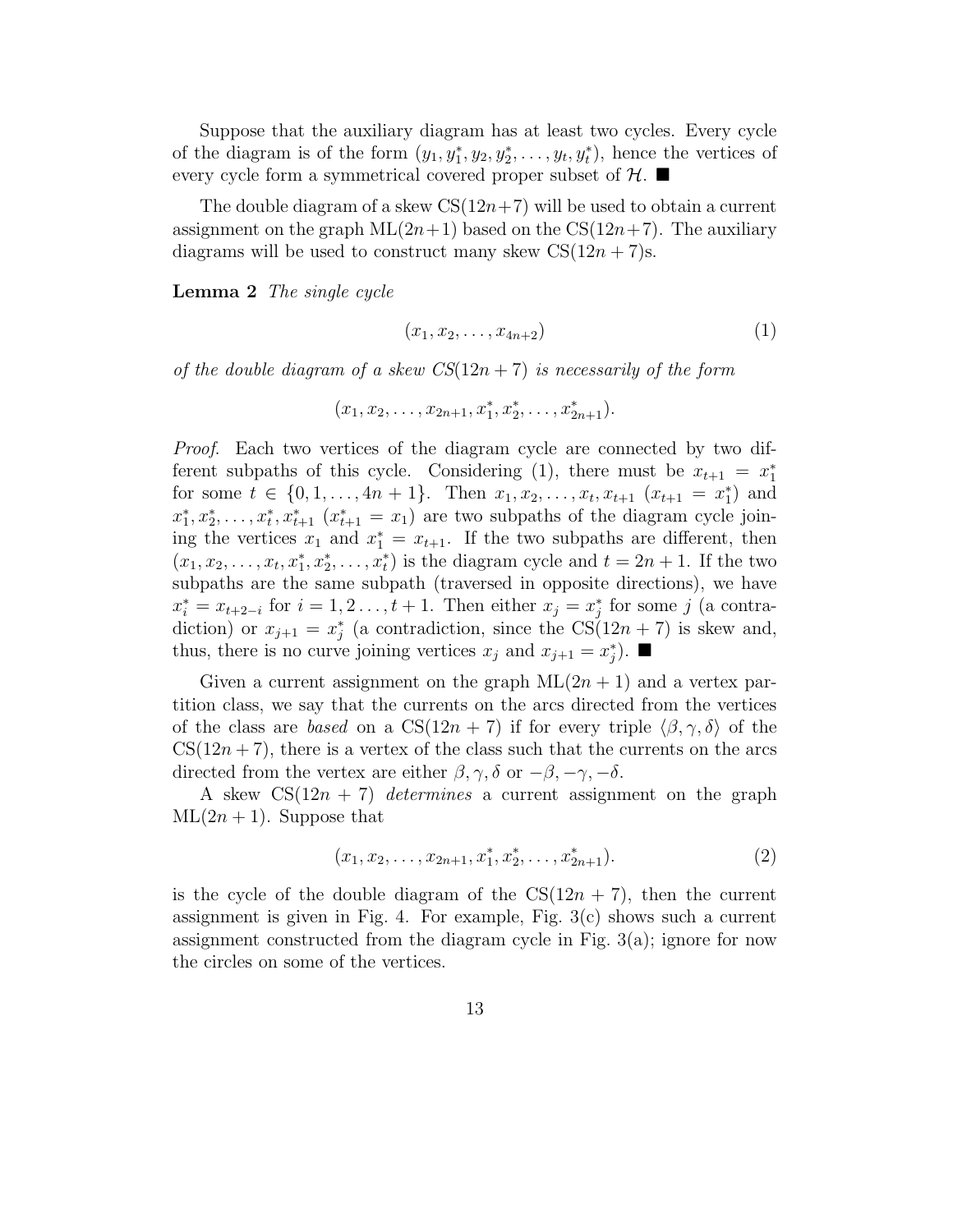

Figure 4: A current assignment on the graph  $ML(2n + 1)$  obtained from the double diagram cycle (2).

The cycle given by (2) is the same as that given by  $(y_1, y_2, \ldots, y_{2n+1}, y_1^*$ ,  $(y_2^*, \ldots, y_{2n+1}^*) = (x_{2n+1}^*, \ldots, x_2^*, x_1^*, x_{2n+1}, \ldots, x_2, x_1).$  However, the current assignment on  $ML(2n + 1)$  that results from writing the cycle in this form looks slightly different. It can be obtained from that in Fig. 4 by reversing all currents. So, when we say that a skew  $CS(12n + 7)$  determines a current assignment on the graph  $ML(2n + 1)$ , we mean that it does so up to such a reversal of the currents.

Since  $x_{j+1} - x_j = -(x_{j+1}^* - x_j^*)$  for every  $j = 1, 2, ..., 2n + 1$  (with  $x_{2n+2} = x_1$ , KCL holds at every vertex. The set of currents on the  $2n + 1$ vertical arcs of Fig. 4 contains exactly one element from every pair  $\{\beta, -\beta\},\$ where  $\beta$  belongs to the label set of the CS(12n + 7). The set of currents on the horizontal arcs is the base set of the  $CS(12n + 7)$ . Hence, the current assignment in Fig. 4 satisfies (A1) and (A2).

The cycle (2) can be written as  $(y_1, z_1, y_2, z_2, \ldots, y_{2n+1}, z_{2n+1})$ , where for  $i = 1, 2, \ldots, 2n + 1$ , the vertices  $y_i$  and  $z_i$  are connected by a diagram curve of the CS(12n + 7), that is, either  $\langle z_i - y_i, y_i, -z_i \rangle$  or  $\langle y_i - z_i, z_i, -y_i \rangle$  is a triple of the  $CS(12n + 7)$ . By "a vertex of the graph in Fig. 4 corresponding to the pair  $\{y_i, z_i\}$ " we mean a vertex incident with horizontal arcs carrying currents  $y_i$  and  $z_i$ ; the currents on the arcs directed from the vertex are  $z_i$ ,  $-y_i$ , and  $y_i - z_i$ . The vertices corresponding to all the pairs  $\{y_j, z_j\}$ ,  $j = 1, 2, \ldots, 2n + 1$ , form a vertex partition class of the bipartite graph. Hence, we obtain the following result.

(C) Given a current assignment on the graph  $ML(2n + 1)$  determined by a skew  $CS(12n + 7)$ , there is a vertex partition class such that the currents on the arcs directed from the vertices of the class are based on the  $CS(12n + 7)$ . The partition class is said to be *associated* with the  $CS(12n + 7)$ .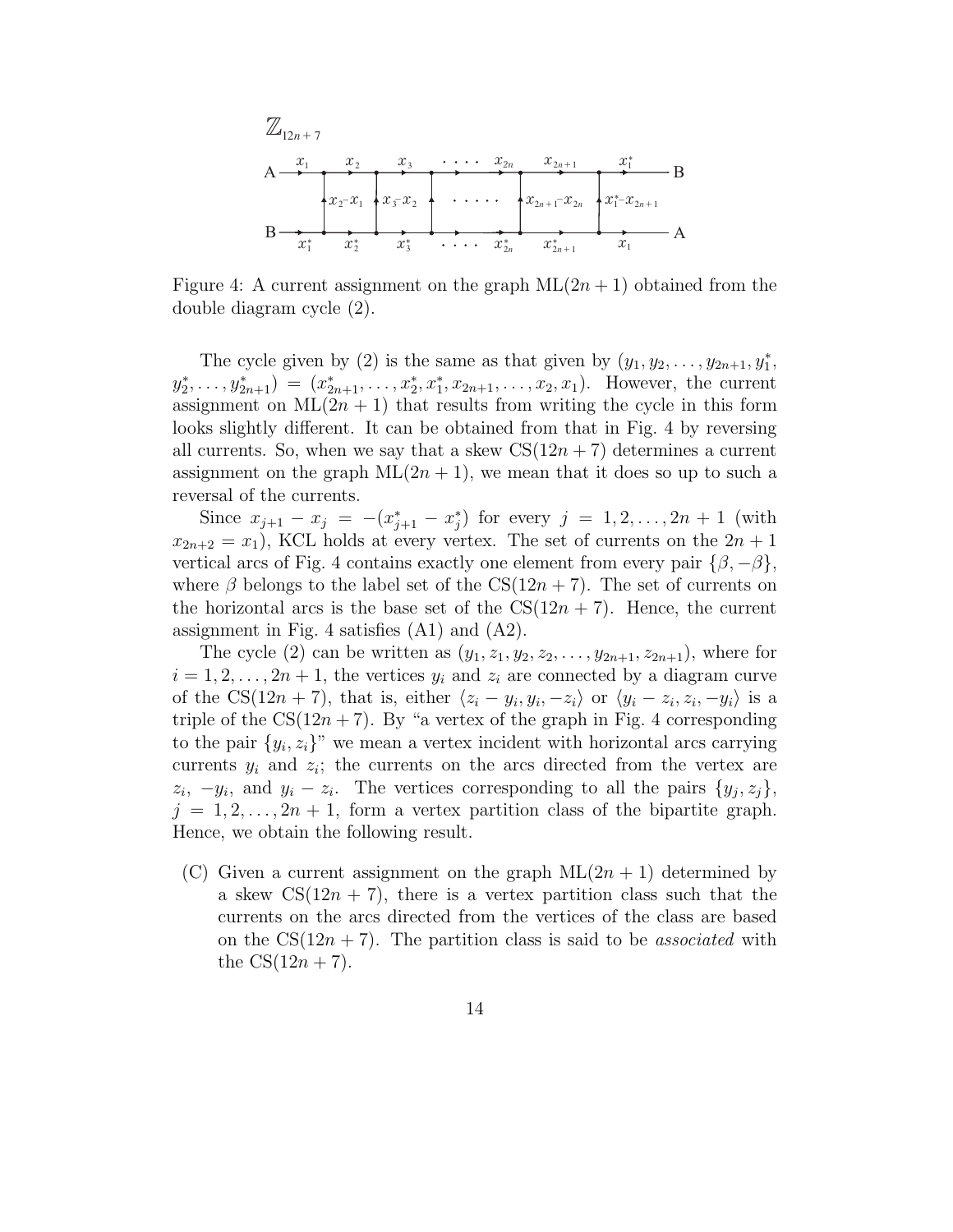**Theorem 2** A current assignment on the graph  $ML(2n + 1)$  satisfies (A1) and (A2) if and only if the current assignment is determined by a skew  $CS(12n + 7)$ .

*Proof.* It was shown above that every skew  $CS(12n+7)$  determines a current assignment on the graph  $ML(2n+1)$  satisfying  $(A1)$  and  $(A2)$ . Now, to prove the theorem, it suffices to prove the following statement.

(D) Given a current assignment on the graph  $ML(2n + 1)$  satisfying (A1) and (A2), for each vertex partition class, there is a skew  $CS(12n + 7)$ determining the current assignment such that the currents on the arcs directed from the vertices of the class are based on the  $CS(12n + 7)$ .

The statement asserts slightly more than we really need to prove the theorem, but we give the statement in such a form for later use.

A B A B Z12n+7 *x*1 *x*1 º1 º2 º3 º4 º2n º2n+1 *y*1 *y*1 *y* 2 *y*3 *y*4 *y* 5 *x*<sup>2</sup> *x2n y 2n x*2n+1 *y*2n+1 *x*2n+2 *y*2n+2 *x*<sup>3</sup> *x*<sup>4</sup> *x*<sup>5</sup> = =

Figure 5: A current assignment satisfying (A1) and (A2).

Consider the current assignment given in Fig. 5 and satisfying (A1) and (A2). Since KCL holds at every vertex,  $x_i + y_i = x_j + y_j$  for every i and j. Choose a vertex partition class (the vertices of the class are circled in the figure). Consider any vertex  $v$  of this partition class. If in Fig. 5 the arcs incident with v carry currents  $\beta$ ,  $\delta$ ,  $\delta'$ , where  $\beta$  is the current on the vertical arc and is such that  $\beta + \delta = \delta'$ , then the triple  $\langle \beta, \delta, -\delta' \rangle$  is associated with v. Consider the triples  $\langle \beta_1, x_1, -x_2 \rangle$ ,  $\langle \beta_2, y_3, -y_2 \rangle$ ,  $\langle \beta_3, x_3, -x_4 \rangle$ ,  $\langle \beta_4, y_5, -y_4 \rangle, \langle \beta_5, x_5, -x_6 \rangle, \ldots, \langle \beta_{2n}, y_{2n+1}, -y_{2n} \rangle, \langle \beta_{2n+1}, x_{2n+1}, -y_1 \rangle$  associated with the vertices of the partition class. It is easy to see that the triples form a  $CS(12n + 7)$  with label set  $\{\beta_1, \beta_2, \ldots, \beta_{2n+1}\}\$ , the base set  ${x_1, x_2, \ldots, x_{2n+1}, y_1, y_2, \ldots, y_{2n+1}},$  and the pair sum  $x_1 + y_1$  (hence,  $x_i = y_i^*$ ) for  $i = 1, 2, \ldots, 2n + 1$ . The currents on the arcs directed from the vertices of the partition class are based on the  $CS(12n + 7)$ . Now we want to show that the cyclic sequence

$$
(x_1, x_2, \ldots, x_{2n+1}, y_1, y_2, \ldots, y_{2n+1})
$$
\n(3)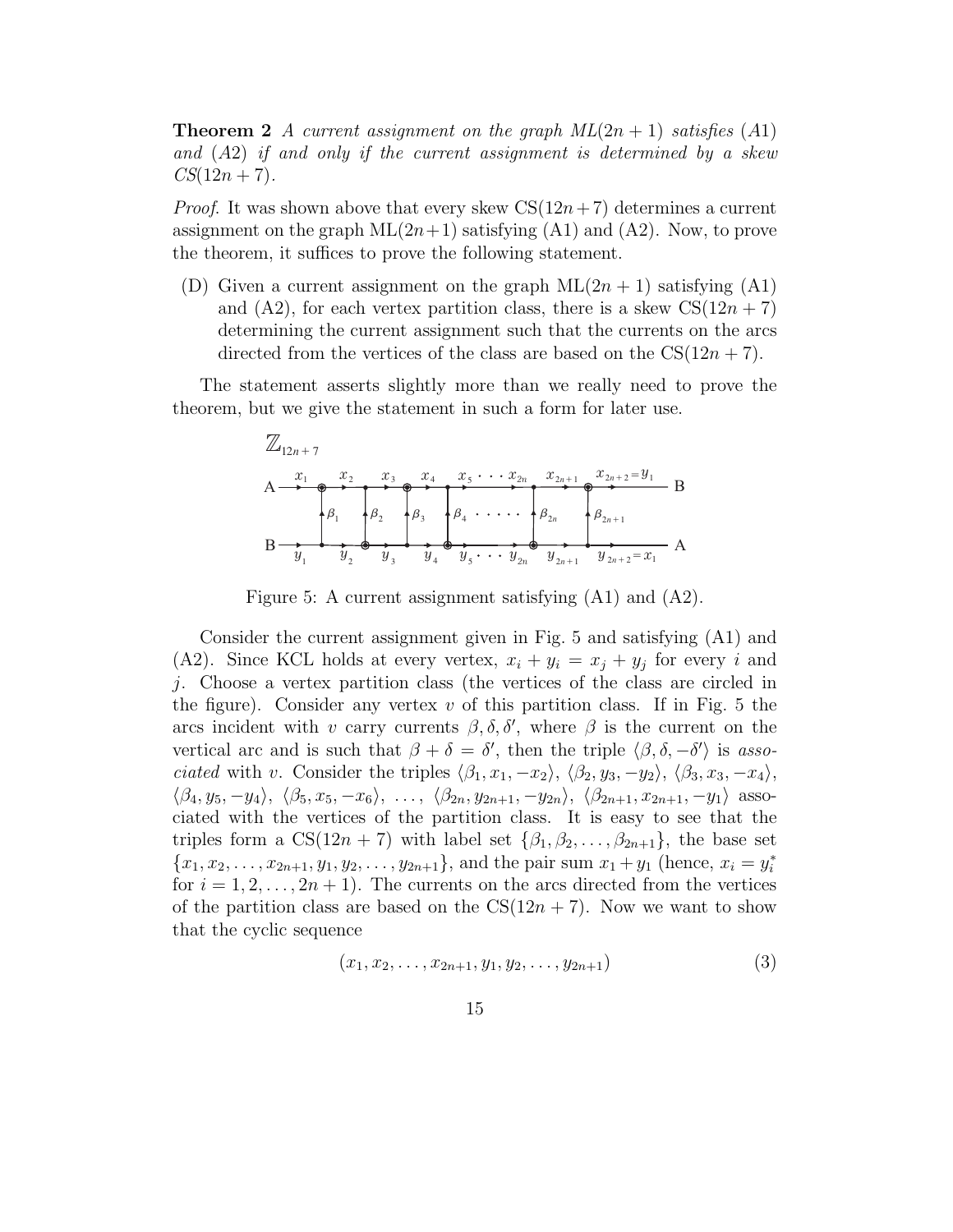of the currents on the horizontal arcs in Fig. 5 is the cycle of the double diagram of the  $CS(12n + 7)$ . Let every two neighboring vertices of the cycle (3) be joined by a curve. The diagram of the  $CS(12n + 7)$  consists of curves joining the following pairs of vertices:  $\{x_1, x_2\}, \{y_2, y_3\}, \{x_3, x_4\}, \{y_4, y_5\}$  ${x_5, x_6}, \ldots, {y_{2n}, y_{2n+1}}, {x_{2n+1}, y_1}.$  So we see that the cycle (3) contains all curves of the diagram of the  $CS(12n+7)$ , and for every curve of the cycle, if the curve joins vertices  $v$  and  $w$ , then the cycle contains a curve joining the vertices  $v^*$  and  $w^*$ . Hence, the cycle  $(3)$  is the only cycle of the double diagram of the CS(12n + 7). By Theorem 1, the CS(12n + 7) is skew.

The two  $CS(12n+7)$ s given by  $A = \{\langle \beta_i, \gamma_i, \delta_i \rangle : i = 1, 2, \ldots, 2n+1 \}$  and  $A' = \{(\beta_i, (-\delta_i)^*, -\gamma_i^*, \rangle : i = 1, 2, \dots, 2n + 1\}$  will be said to be *equivalent*. Note that the curve with label  $\beta_i$  joins the vertices  $\gamma_i$  and  $-\delta_i$  in the diagram of A and joins the vertices  $(-\delta_i)^* = \Omega + \delta_i$  and  $\gamma_i^* = -(-\gamma_i^*)$  in the diagram of A', where  $\Omega$  denotes the pair sum. It follows that  $\beta_i + (-\delta_i)^* + (-\gamma_i^*) =$  $\beta_i + (\Omega + \delta_i) - (\Omega - \gamma_i) = 0$ , and the double diagram of A consists of all diagram curves of the diagrams of A and A′ . Considering how a current assignment on  $ML(2n + 1)$  is determined by a  $CS(12n + 7)$ , and taking into account the proof of Theorem 2, we obtain the following statement.

 $(E)$  Two different  $CS(12n + 7)$ s determine the same current assignment on  $ML(2n + 1)$  if and only if the  $CS(12n + 7)$ s are equivalent.

By a skew  $\text{STS}(12n+7)$  we mean a  $\text{STS}(12n+7)$  with an associated skew  $CS(12n + 7)$ , for every triple  $\langle \beta, \gamma, \delta \rangle$  of which, the GTS has exactly one of the following generic triples:  $(\beta, \gamma, \delta)$ ,  $(-\delta, -\gamma, -\beta)$ ,  $(\beta, \delta, \gamma)$ ,  $(-\gamma, -\delta, -\beta)$ . We say that the skew  $GTS(12n + 7)$  is *based* on the skew  $CS(12n + 7)$ .

**Theorem 3** For every nonnegative integer n, every cyclic  $STS(12n + 7)$ induced by every skew  $GTS(12n+7)$  is orientably biembeddable with a cyclic  $STS(12n+7)$  induced by a skew  $GTS(12n+7)$ .

*Proof.* Take X to be an arbitrary skew  $CS(12n + 7)$ . Consider the current assignment on the graph  $ML(2n + 1)$  determined by X. By (C), there is a vertex partition  $\{V, V'\}$  of the bipartite graph, where V is associated with X. Now, given an arbitrary skew  $GTS(12n + 7)$  based on X, taking into account  $(C)$ , we can choose the rotations of the vertices of V and then, by Lemma 1, the rotations of the vertices of  $V'$  such that the resulting rotation of the graph  $ML(2n + 1)$  induces exactly one circuit and for each generic triple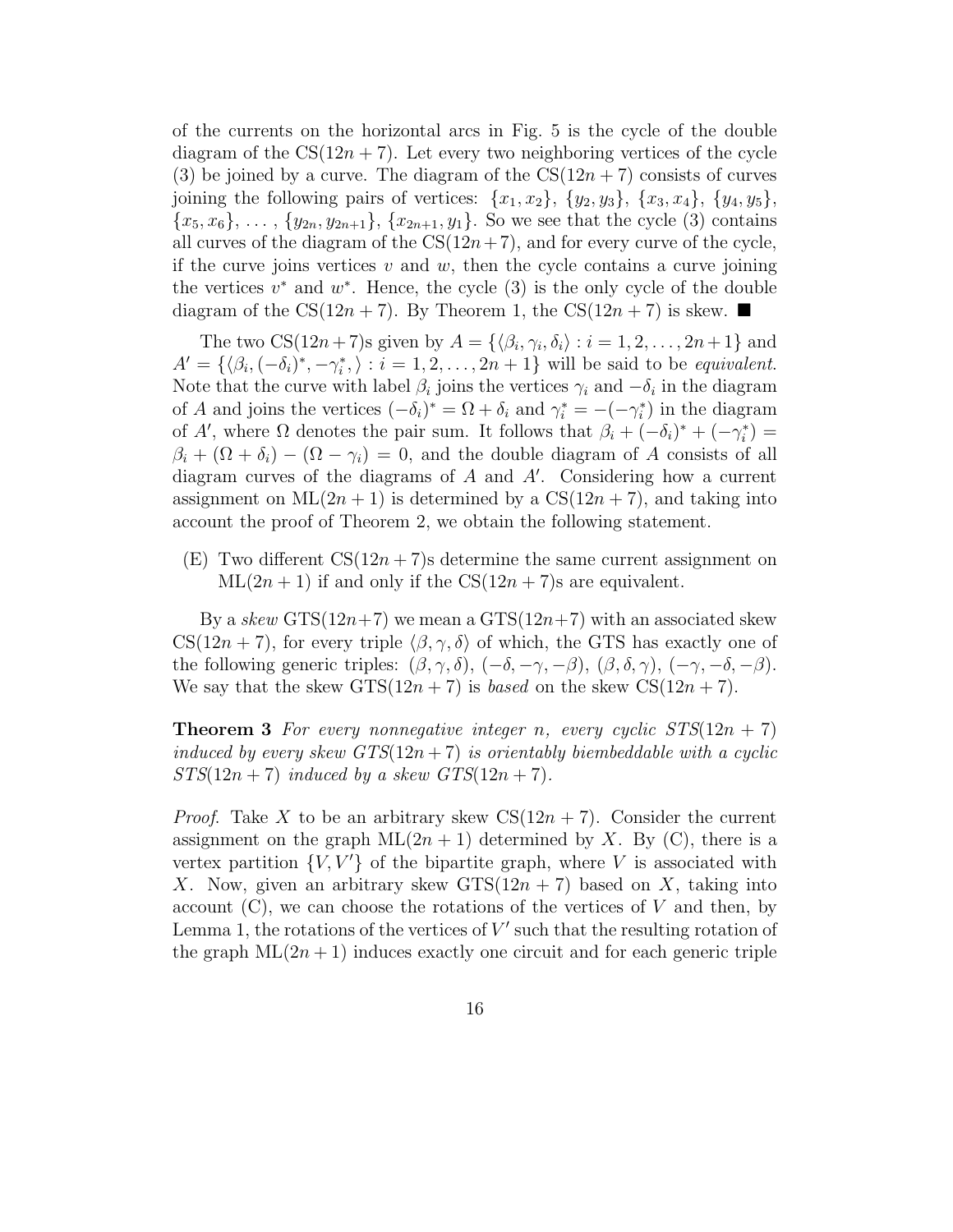$(\beta, \gamma, \delta)$  of the GTS, there is a vertex of V with current rotation  $(\beta, \gamma, \delta)$ or  $(-\delta, -\gamma, -\beta)$ . Since generic triples  $(\beta, \gamma, \delta)$  and  $(-\delta, -\gamma, -\beta)$  induce the same blocks, then by (B), the resulting current graph shows that the cyclic  $STS(12n + 7)$  induced by the skew  $GTS(12n + 7)$  is orientably biembedded with a cyclic  $STS(12n+7)$  X' induced by the current rotations of the vertices of  $V'$ . Taking (D) into account, we see that  $X'$  is itself induced by a skew  $GTS(12n + 7)$ .

## 4 Constructing skew centered systems

In this section we show how to use Theorem 1 (b) to construct many skew  $CS(12n + 7)$ s for some values of n. The inequivalent skew  $CS(12n + 7)$ s obtained give different index one current graphs which yield mutually nonisomorphic orientable biembeddings of cyclic  $STS(12n + 7)$ s (Theorem 5).

We will consider  $CS(12n + 7)$ s with the label set  $\{1, 2, \ldots, 2n + 1\}$  and the base set  $\{2n+2, 2n+3, \ldots, 6n+3\}$ . Such  $CS(12n+7)$ s are called Skolem sequences of order  $2n + 1$  (SK $(2n + 1)$ , for short) in the literature and exist only for even n, see [5]. The CS(55)s in Fig. 2 are examples of  $SK(9)s$ .

The only known example of a current assignment on the graph  $ML(4n+1)$ satisfying  $(A1)$  and  $(A2)$  is given in [14]. The current assignment is constructed for all  $n \geq 1$  and is given in terms of zigzags. One can check that the current assignment is determined by the skew  $SK(4n+1), n \geq 1$ , given in Fig. 6. This figure demonstrates the existence of a skew  $SK(4n+1)$  for every  $n \geq 1$ ; it is easy enough to check that the double diagram of the SK $(4n+1)$ has exactly one cycle. In Fig. 6, and subsequently, we represent the fragment with  $k + 1$  curves shown in Fig. 7(a) by the picture given in Fig. 7(b).

In what follows, for positive integers  $a \leq b$ , by the *interval*  $|a, b|$  of order  $b - a + 1$  we mean a set of  $b - a + 1$  vertices on a vertical line labelled by integers  $a, a + 1, a + 2 \ldots, b - 1, b$  in this order. For  $a \le a' \le b' \le b$ , the interval  $[a', b']$  of vertices is a *subinterval* of the interval  $[a, b]$ .

We will construct a skew  $SK(4n + 1)$  in the form of the diagram of the  $SK(4n + 1)$ . To prove skewness we will use Theorem 1 (b) by showing that the auxiliary diagram has exactly one cycle. The diagram is composed of some fragments: the fragments  $P(s + 1, 3s + 1)$  and  $Q(s + 1, 3s + 1)$ , and fragments representing skew  $SK(s)$ s. Each of the fragments is a family of curves covering some interval of vertices on a vertical line. The curves are labeled by positive integers; if a curve has label  $\delta$ , then the curve joins vertices x and  $x + \delta$ . The labeled curves are taken to be the diagram curves of the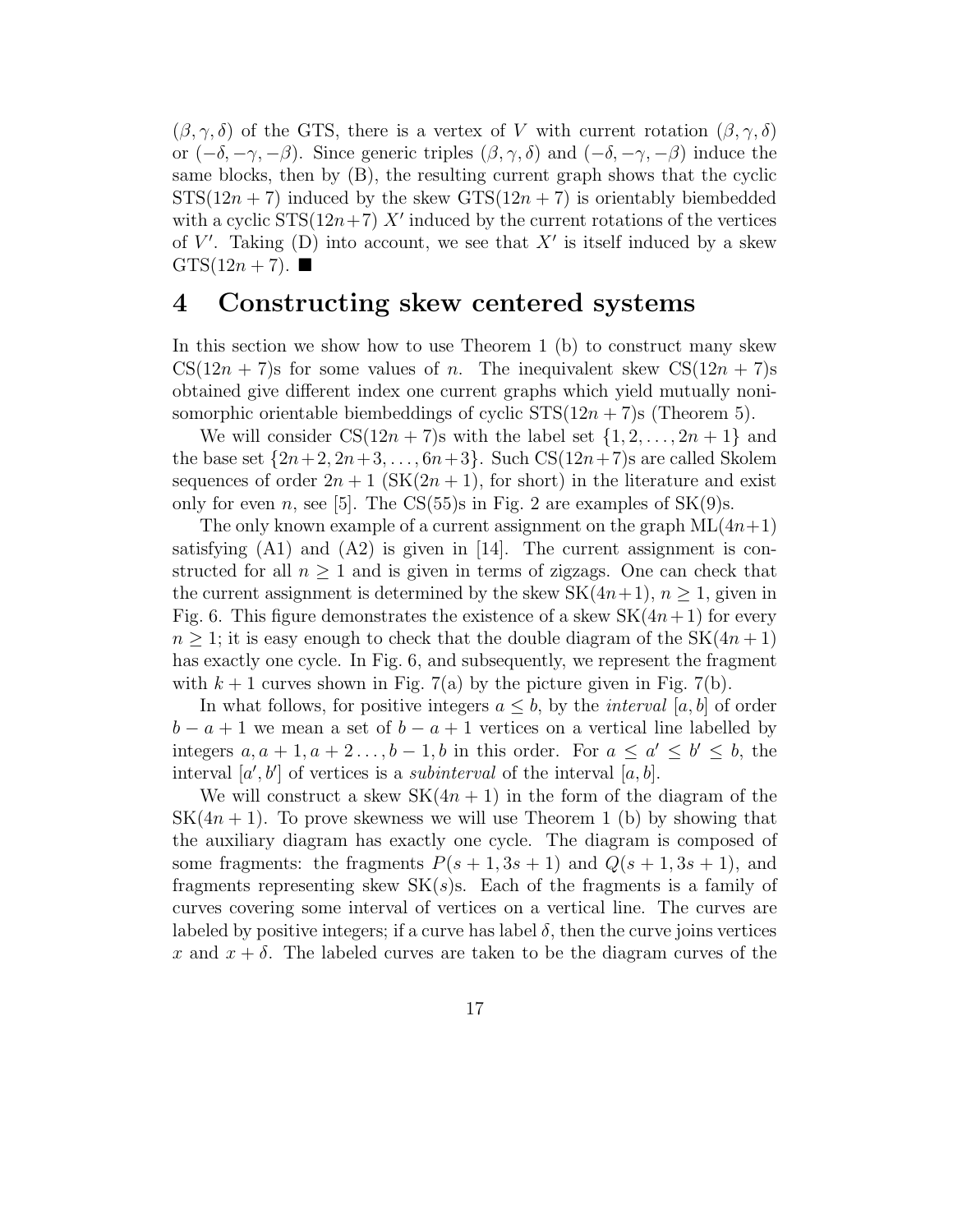

Figure 6: A skew  $SK(4n + 1)$  for every  $n \ge 1$ .



Figure 7: Representation of a fragment.

resulting skew  $SK(4n + 1)$ . The fragments are combined in such a way that the auxiliary diagram has exactly one cycle.

Given an interval of vertices on a vertical line, a set of curves joining pairs of the vertices is called a normal set of curves if the following conditions hold:

(1) for every vertex, the number of curves incident with the vertex is either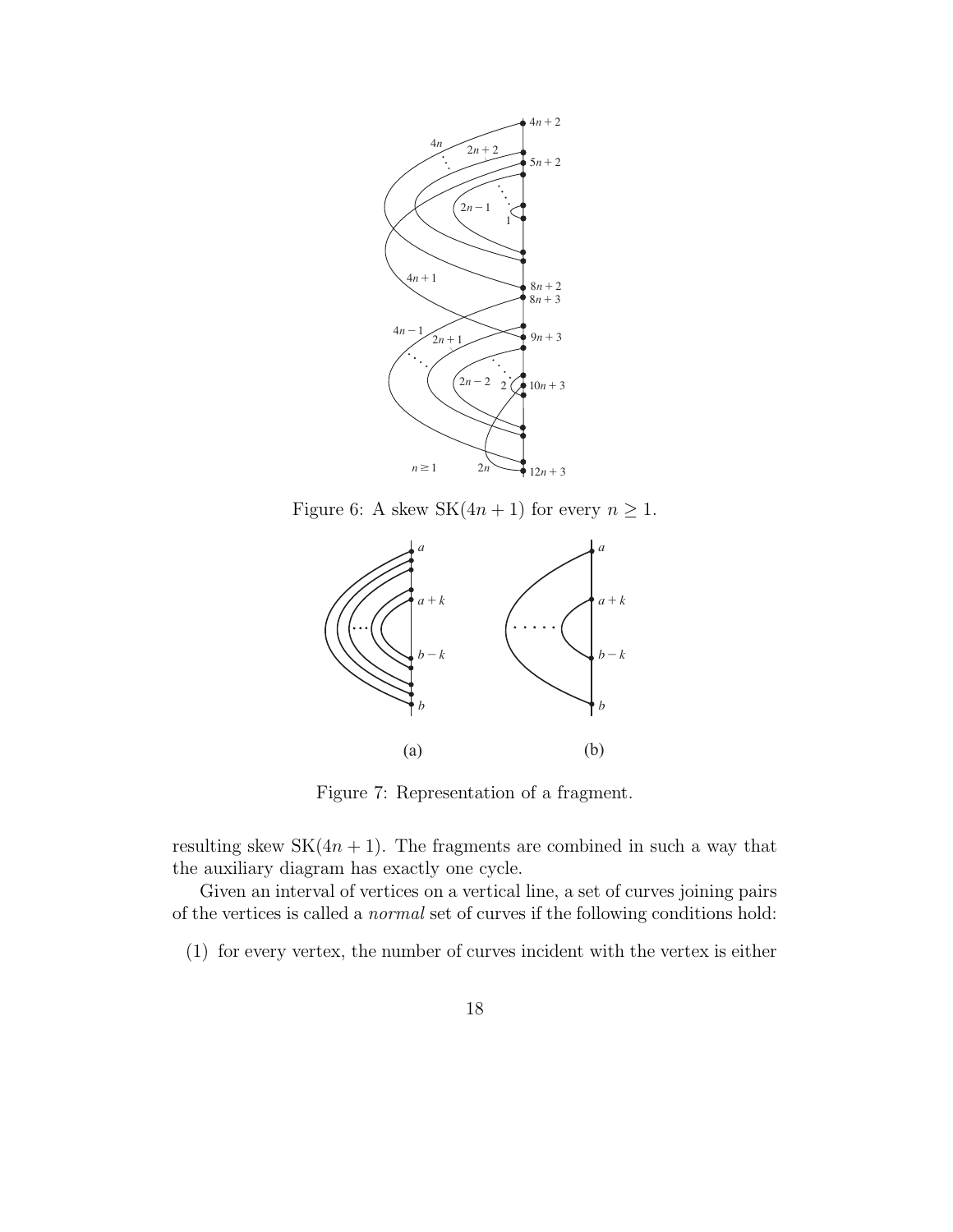one or two;

(2) the curves do not form cycles.

The curves of a normal set of curves form *paths of the normal set*; the end vertices of these paths are vertices incident with exactly one curve. In our pictorial representations of a normal set of curves, we indicate the two end vertices of each path by connecting them with a dashed curve

We define  $P(s, 3s - 2)$  to be the family of curves shown in Fig. 8(a) that covers the interval  $[a, a + 4s - 3]$ . This family has exactly  $2s - 1$  curves which have labels  $s, s + 1, \ldots, 3s - 2$ , respectively. Fig. 8(b) is a schematic representation of the family  $P(s, 3s-2)$ , and Fig. 8(c) shows  $P(5, 13)$  for the case  $a=1$ .



Figure 8: The family of curves  $P(s, 3s - 2)$ .

Claim 1 Consider the family  $P(s, 3s-2)$  covering the subinterval [a+2s−1,  $a + 6s - 4$  of the interval  $[a + 1, a + 6s - 4]$  (see Fig. 9(a)). For every  $i =$  $0, 1, \ldots, 3s-3$  add a new curve joining the vertices  $a+1+i$  and  $a+6s-4-i$ . Then the resulting set of curves is normal and there are exactly  $s - 1$  paths: one path joins the end vertices  $a + 2s - 3$  and  $a + 2s - 2$ , and for every  $j = 0, 1, \ldots, s - 3$ , a path joins the end vertices  $a + 1 + j$  and  $a + 2s - 4 - j$ (see Fig.  $g(a)$ ).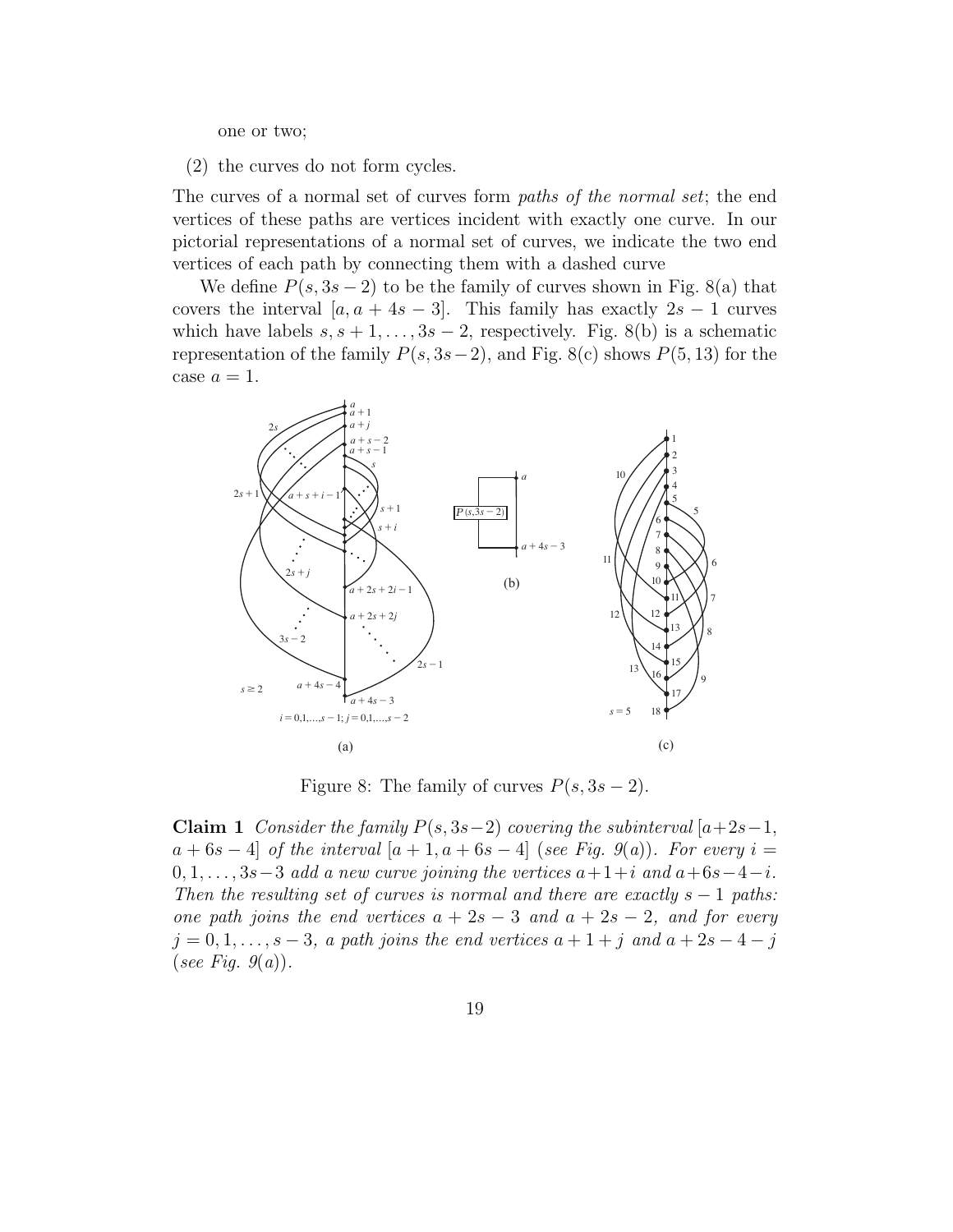

Figure 9: A curve set including the family  $P(s, 3s - 2)$ .

Proof. It suffices to show that the set of curves in Fig. 9(b) is normal and that there are exactly  $s - 1$  paths of the normal set: one path joins the end vertices  $a + 4s - 1$  and  $a + 4s$ , and for every  $j = 0, 1, \ldots, s - 3$ , a path joins the end vertices  $a + 4s + 1 + j$  and  $a + 6s - 4 - j$ .

Now consider Fig.  $10(a)$ . The figure is obtained from Fig.  $9(b)$  if we put  $a = 0$  (for convenience), draw the curves of the family  $P(s, 3s - 2)$ , and depict in thick lines all the curves that are not part of the family  $P(s, 3s-2)$ . We see (Fig. 10(b)) that the thick curve joining vertices  $2s - 1 + t$  and  $4s - 2 - t$ ,  $t = 1, 2, \ldots, s - 2$ , enters into the path of length three joining the end vertices  $4s + 2t - 1$  and  $6s - 2t - 2$ . Taking into account that  $(4s + 2t - 1) + (6s - 2t - 2) = 10s - 3$ , it is easy to check that the set of unordered pairs  $\{4s + 2t - 1, 6s - 2t - 2\}, t = 1, 2, \ldots, s - 2$ , is the set of unordered pairs  $\{4s + 1 + j, 6s - 4 - j\}, j = 0, 1, ..., s - 3$ . All curves not entering into the  $s - 2$  paths of length three are shown in Fig. 10(c); these curves form a path joining the end vertices  $4s - 1$  and  $4s$ .

We define  $Q(s, 3s - 2)$  to be the family of curves shown in Fig. 11(a) that covers the interval  $[a, a + 4s - 3]$ . This family has exactly  $2s - 1$  curves which have labels  $s, s + 1, \ldots, 3s - 2$ , respectively. Fig. 11(b) is a schematic representation of the family  $Q(s, 3s - 2)$ , and Fig. 11(c) shows  $Q(5, 13)$  for the case  $a = 1$ .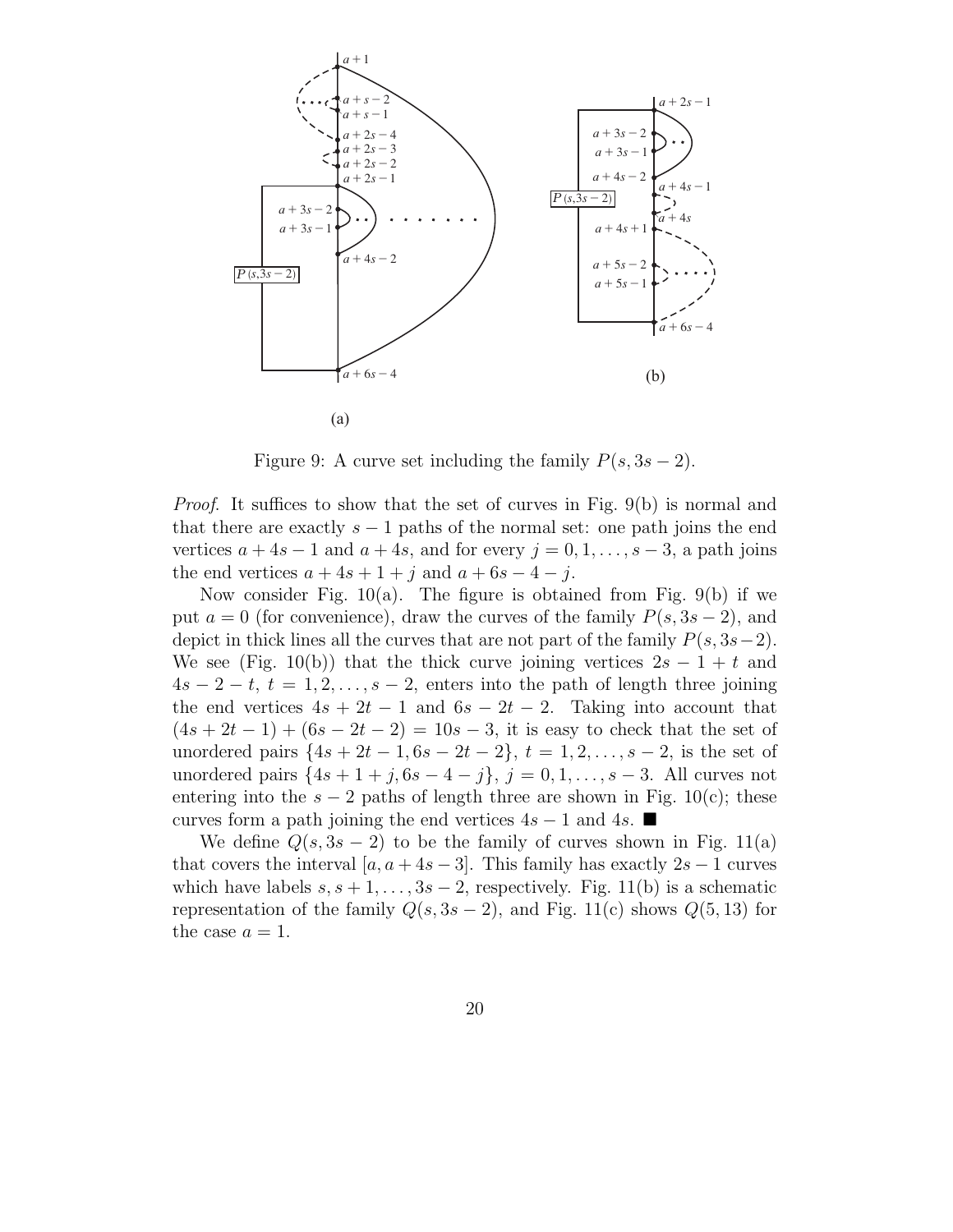

Figure 10: Paths of the curve set in Fig. 9(b).



Figure 11: The family  $Q(s, 3s - 2)$  of curves.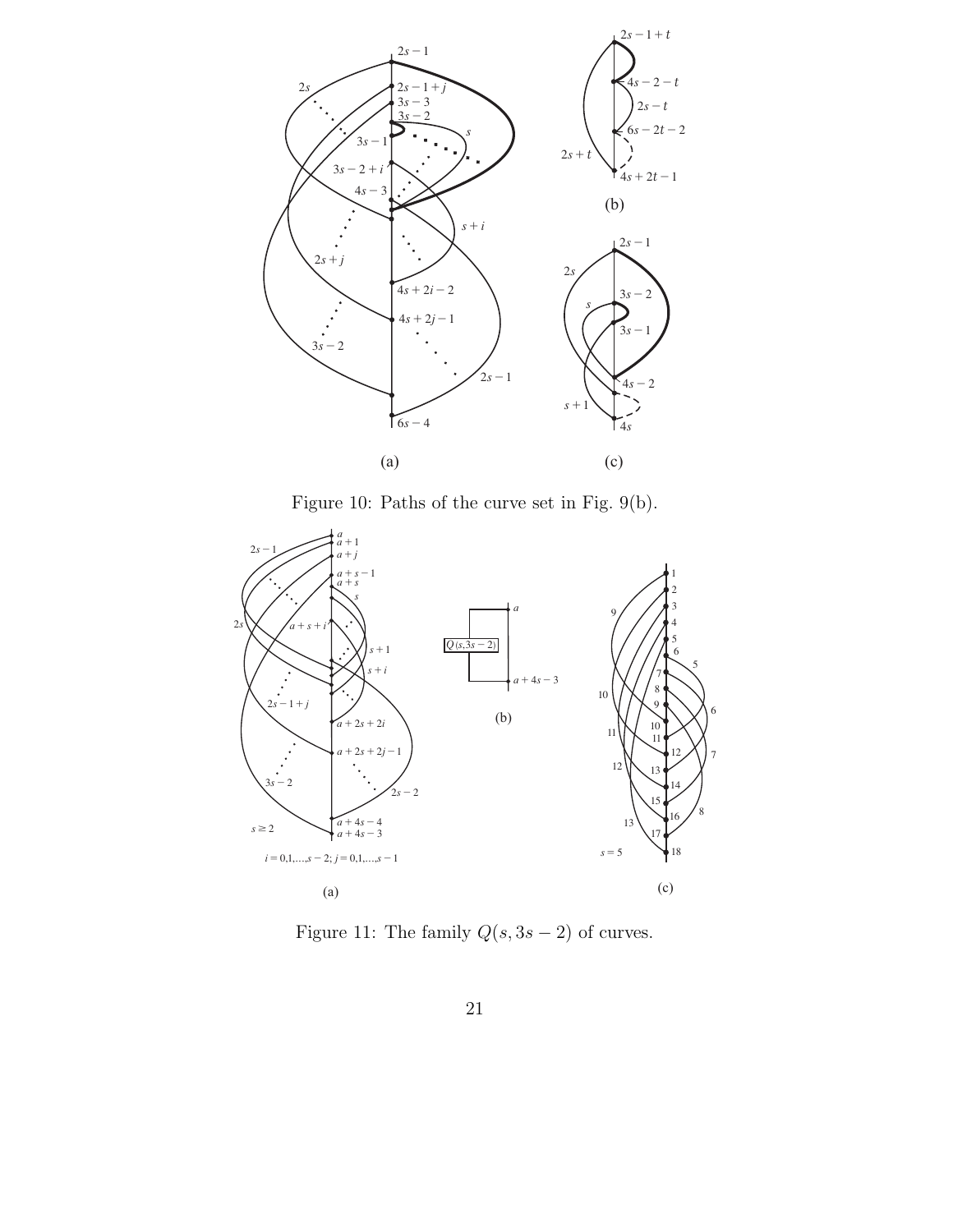Claim 2 Consider the family  $Q(s, 3s-2)$  covering the subinterval  $[a+2s-1,$  $a+6s-4$  of the interval  $[a+1, a+6s-4]$  (see Fig. 12(a)). Add a new curve joining the vertices  $a+6s-5$  and  $a+6s-4$ , and for every  $i = 0, 1, \ldots, 3s-4$ add a new curve joining the vertices  $a + 1 + i$  and  $a + 6s - 6 - i$ . Then the resulting set of curves is normal and there are exactly  $s - 1$  paths: for every  $j = 0, 1, \ldots, s - 2$ , a path joins the end vertices  $a + 1 + j$  and  $a + 2s - 2 - j$ (see Fig. 12(a)).

Proof. It suffices to show that the set of curves in Fig. 12(b) is normal and that there are exactly  $s - 1$  paths of the normal set: for every  $j =$  $0, 1, \ldots, s-2$ , a path joins the end vertices  $a + 4s - 3 + j$  and  $a + 6s - 6 - j$ .

Now consider Fig.  $13(a)$ . The figure is obtained from Fig.  $12(b)$  if we put  $a = 0$  (for convenience), draw the curves of the family  $Q(s, 3s - 2)$ , and depict in thick lines all curves that are not part of the family  $Q(s, 3s - 2)$ . We see (Fig. 13(b)) that the thick curve joining vertices  $2s - 1 + t$  and  $4s-4-t$ ,  $t=0,1,\ldots,s-3$ , enters into the path of length three joining the end vertices  $4s + 2t - 2$  and  $6s - 2t - 7$ . Taking into account that  $(4s + 2t - 2) + (6s - 2t - 7) = 10s - 9$ , it is easy to check that the set of unordered pairs  $\{4s + 2t - 2, 6s - 2t - 7\}, t = 0, 1, \ldots, s - 3$ , is the set of unordered pairs  $\{4s - 3 + j, 6s - 6 - j\}, j = 1, 2, ..., s - 2$ . All curves not entering into the  $s - 2$  paths of length three are shown in Fig. 13(c); these curves form a path joining the end vertices  $4s - 3$  and  $6s - 6$ .

The diagram curves of an  $SK(n)$  cover the interval  $[n+1,3n]$ . Consider an interval [a, b] such that  $b - a = 2n - 1$ . When we say that we cover the interval [a, b] by the curves of the  $SK(n)$ , we mean the following: for each diagram curve of the  $SK(n)$ , if the curve has label i and joins vertices  $n+1 +v(i)$  and  $n+1+w(i)$  (where  $i+v(i) = w(i)$ ), then we join by a curve with label i the vertices  $a + v(i)$  and  $a + w(i)$  of the interval [a, b].

Let F and  $\mathcal{F}'$  be two sets of curves joining vertices of an interval [a, b] of odd order. For each  $x \in [a, b]$ , denote by  $x^*$  the element of the interval such that  $x + x^* = a + b$ . The sets  $\mathcal F$  and  $\mathcal F'$  are equivalent if  $\mathcal F'$  is obtained from  $\mathcal F$  in the following way: for every curve of  $\mathcal F$ , if the curve joins vertices v and w, replace the curve by a curve joining vertices  $v^*$  and  $w^*$ . Roughly speaking,  $\mathcal{F}'$  is obtained from  $\mathcal F$  by rotating  $\mathcal F$  through 180° about a horizontal axis bisecting the interval  $[a, b]$ . This usage of the term "equivalent" is consistent with the earlier usage of the same term amongst  $CS(12n+7)$ s: two  $CS(12s+$ 7)s are equivalent if and only if their sets of diagram curves are equivalent.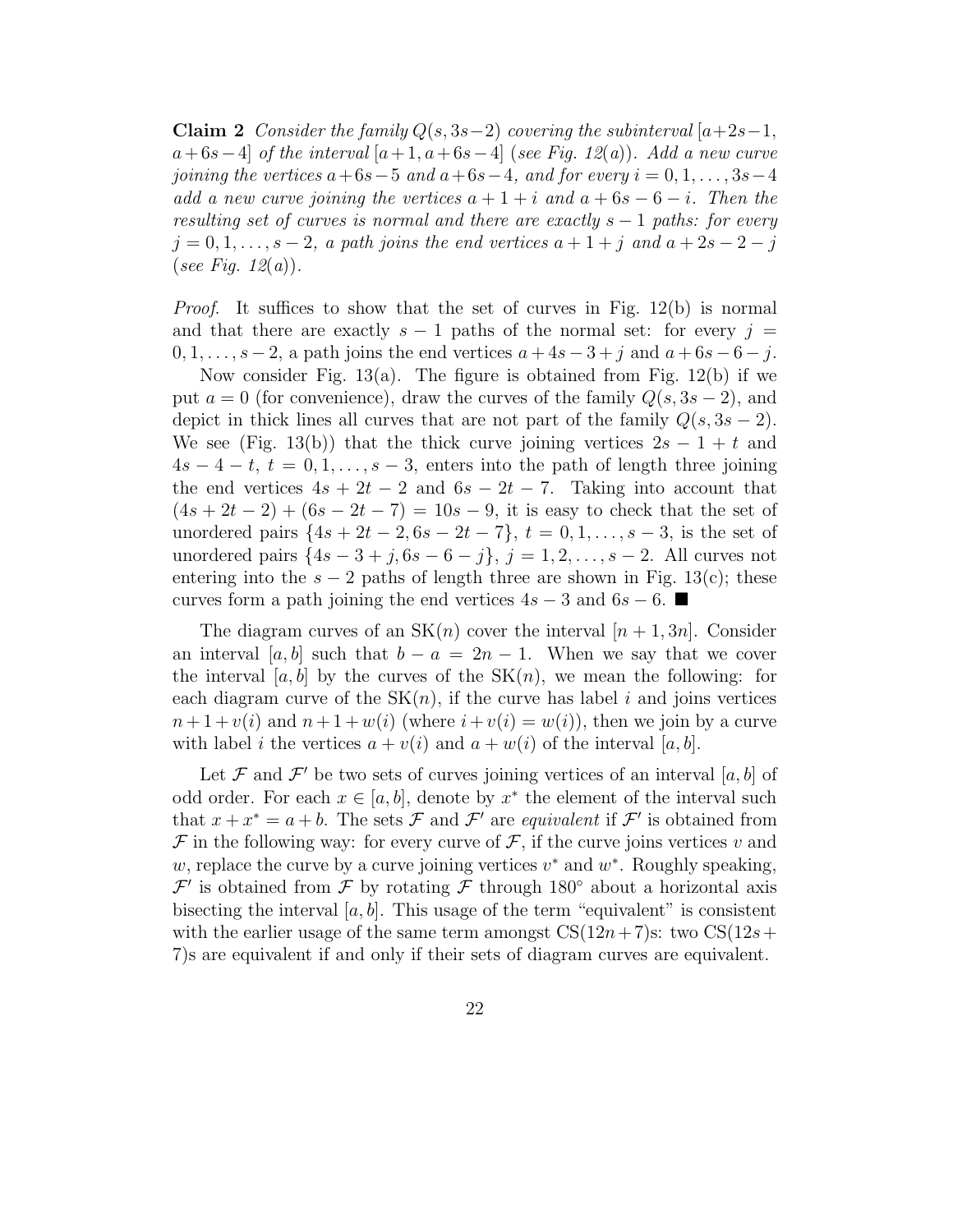

Figure 12: A curve set including the family  $Q(s, 3s - 2)$ .



Figure 13: Paths of the curve set in Fig. 12(b).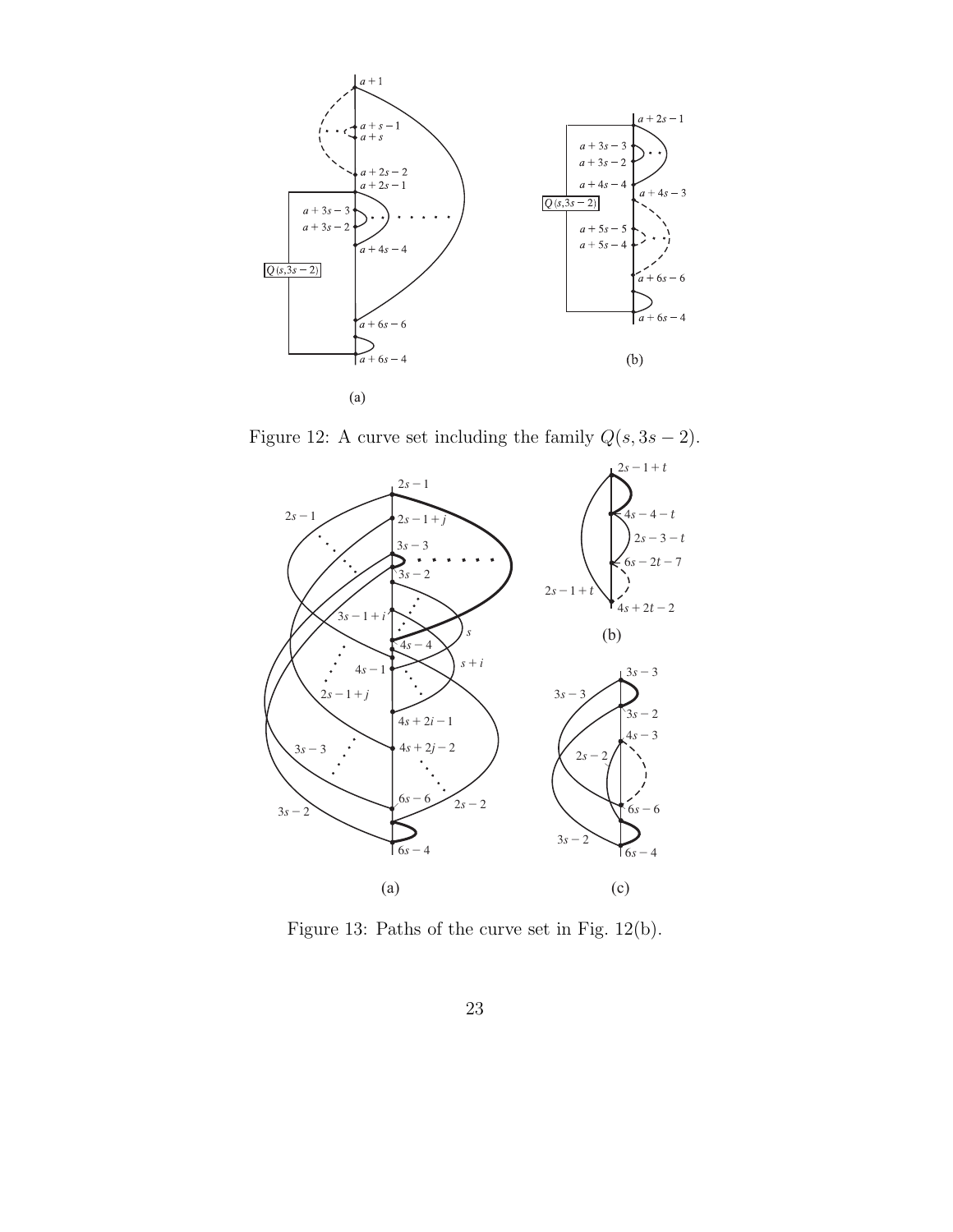**Lemma 3** If there are h different skew  $SK(n)s$ , then there are 2h different skew  $SK(9n + 4)s$ .

*Proof.* Consider the set F of curves shown in Fig. 14 with  $a = 9n+4$ . Taking into account Claims 1 and 2, we see that the set  $\mathcal F$  is normal, the end vertices form the subinterval  $[9n + 5, 11n + 4]$  and the paths of the set connect the end vertices as shown in the figure. The set  $\mathcal{F}'$  of curves equivalent to  $\mathcal{F}$  is also normal, the end vertices form the subinterval  $[25n + 13, 27n + 12]$ , and for every  $i = 0, 1, \ldots, n - 1$ , a path of  $\mathcal{F}'$  joins the end vertices  $25n + 13 + i$ and  $27n + 12 - i$ .



Figure 14: A recursive construction for obtaining a skew  $SK(t)$ .

Now, for each of the h different skew  $SK(n)s$ , cover by the curves of the SK(n) the subinterval  $[9n + 5, 11n + 4]$  in the case of  $\mathcal{F}$ , or the subinterval  $[25n + 13, 27n + 12]$  in the case of  $\mathcal{F}'$ . We obtain the auxiliary diagrams of two  $SK(9n + 4)$ s; each of the diagrams has exactly one cycle. It is easy to see that the  $2h$  SK $(9n + 4)$ s obtained are all different.

Note that if  $n \equiv 1 \pmod{4}$ , then it is also the case that  $9n + 4 \equiv 1$ (mod 4).

**Theorem 4** For  $\ell = 1, 2, \ldots$ , there are at least  $6(\frac{2t+1}{11})^{1/\log_2 9}$  different skew  $SK(t)s$ , where  $t=\frac{1}{2}$  $\frac{1}{2}(11 \cdot 9^{\ell-1} - 1).$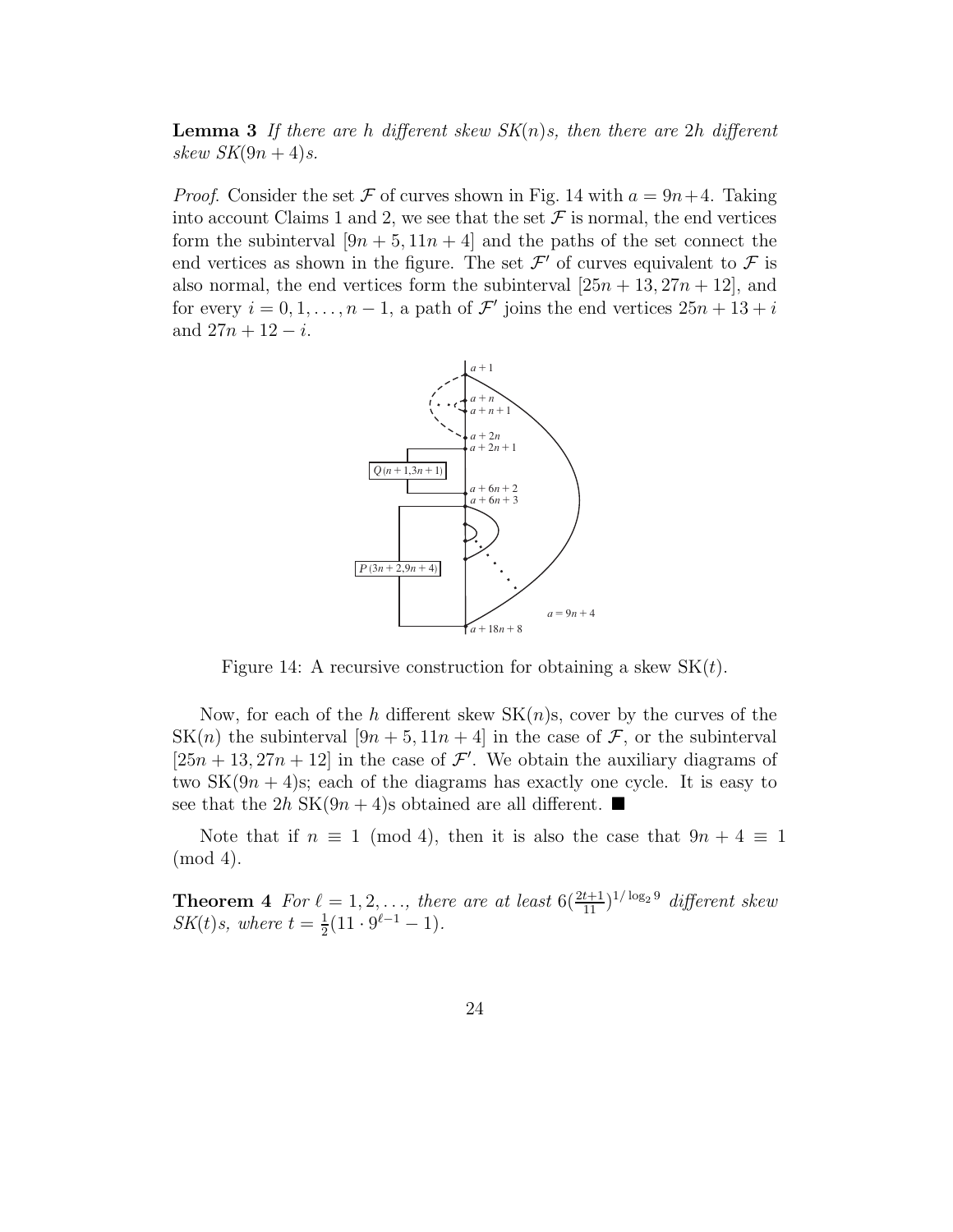

Figure 15: Mutually inequivalent SK(5)s.

*Proof.* Fig. 15 shows three mutually inequivalent skew  $SK(5)s$ . For each of these  $SK(5)$ s, take the equivalent  $SK(5)$ , thereby obtaining six different skew  $SK(5)s$ .

Define a function  $f(\ell), \ell = 1, 2, \ldots$ , as follows:

$$
f(\ell + 1) = 9f(\ell) + 4, \qquad f(1) = 5.
$$
 (4)

If we consider  $f(\ell)$  as the order of a skew SK then, by Lemma 3, for  $\ell =$ 1, 2, ..., there are at least  $6 \cdot 2^{\ell-1} = 3 \cdot 2^{\ell}$  different skew SK $(f(\ell))$ s. The recurrence given by equations (4) has solution

$$
f(\ell) = 9^{\ell-1} f(1) + \frac{9^{\ell-1} - 1}{2} = \frac{11 \cdot 9^{\ell-1} - 1}{2}
$$

for  $\ell = 1, 2, \ldots$  Put  $t = f(\ell)$  so that  $9^{\ell-1} = \frac{2t+1}{11}$ . Then  $\ell = 1 + \frac{1}{\log_2 9} \log_2 \left( \frac{2t+1}{11} \right)$ and we obtain  $3 \cdot 2^{\ell} = 6 \cdot \left(\frac{2t+1}{11}\right)^{1/\log_2 9}$ .

We will use the  $SK(4n+1)$ s constructed above to expand the set of known nonisomorphic orientable biembeddings of cyclic  $STS(24n + 7)s$ . To do this we apply some results from [12]. These results relate to digraphs and when we apply the results to the graph  $G = ML(2n + 1)$ , we consider G to be the digraph obtained from  $ML(2n + 1)$  by replacing each edge e by two reverse arcs  $e^+$  and  $e^-$ , and any current assignment on the graph G becomes a current assignment on the digraph G.

Considering  $G = ML(2n+1)$  as a digraph, let  $\lambda$  and  $\lambda'$  be current assignments on G determined by two SK $(2n + 1)$ s. The pairs  $\langle G, \lambda \rangle$  and  $\langle G, \lambda' \rangle$ are said to be *isomorphic* if there is an automorphism  $\omega: V(G) \to V(G)$ of G and an automorphism  $\varphi$  of  $\mathbb{Z}_{12n+7}$  such that  $\lambda'[\omega(v), \omega(w)] = \varphi \lambda[v, w]$ for every arc  $[v, w]$  of G (here  $[x, y]$  denotes an arc directed from vertex x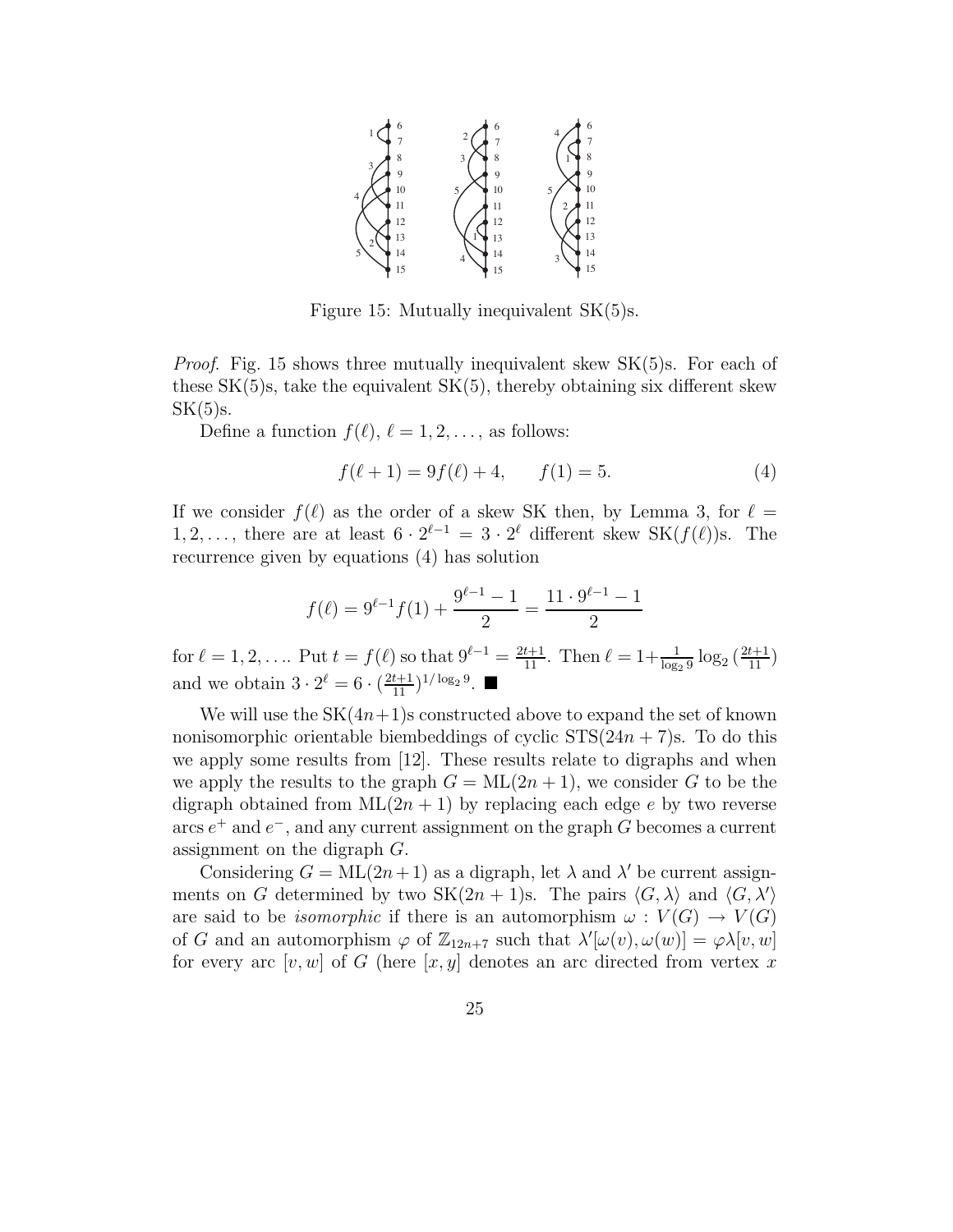to vertex y). The automorphism  $\omega$  is called an *isomorphism* of  $\langle G, \lambda \rangle$  onto  $\langle G, \lambda' \rangle$  and the automorphism  $\varphi$  of  $\mathbb{Z}_{12n+7}$  is said to be associated with this isomorphism.

**Lemma 4** Let  $\lambda$  and  $\lambda'$  be current assignments on the graph  $G = ML(2n + 1)$  determined by two inequivalent  $SK(2n + 1)s$ . Let  $\langle G, \lambda, D \rangle$ and  $\langle G, \lambda', D' \rangle$  be two index one current graphs generating orientable triangular embeddings  $\Phi$  and  $\Phi'$  of  $K_{12n+7}$ , respectively. Then the embeddings  $\Phi$ and Φ ′ are not isomorphic.

*Proof.* Theorems 1 and 2 of [12] establish that for the embeddings  $\Phi$  and  $\Phi'$  to be isomorphic, the current graphs  $\langle G, \lambda, D \rangle$  and  $\langle G, \lambda', D' \rangle$  must be isomorphic, and this requires that the pairs  $\langle G, \lambda \rangle$  and  $\langle G, \lambda' \rangle$  be isomorphic as well. Hence, to prove the lemma, it suffices to show that  $\langle G, \lambda \rangle$  and  $\langle G, \lambda' \rangle$ are not isomorphic.

Suppose that  $\langle G, \lambda \rangle$  and  $\langle G, \lambda' \rangle$  are isomorphic with an associated automorphism  $\varphi$  of  $\mathbb{Z}_{12n+7}$ . In each of the current assignments  $\lambda$  and  $\lambda'$ , the currents on the rungs of G form the subset  $\mathcal{E} = {\pm 1, \pm 2, ..., \pm (2n + 1)}$ of elements of  $\mathbb{Z}_{12n+7}$ . Every automorphism of G takes the set of the rungs onto itself, hence  $\varphi$  takes  $\mathcal E$  onto itself. It is well-known (and easily proved) that the set of all automorphisms of  $\mathbb{Z}_{12n+7}$  is the set  $\{\varphi_k : k \in \mathbb{Z}_{12n+7},\}$  $(k, 12n + 7) = 1$ , where  $\varphi_k(x) = k \cdot x$  for all  $x \in \mathbb{Z}_{12n+7}$ ,  $(k, m)$  is the greatest common divisor of k and  $m$ , and arithmetic is performed in the ring  $\mathbb{Z}_{12n+7}$ . Hence  $\varphi = \varphi_k$  for some  $k \in \mathbb{Z}_{12n+7}$ . Since  $k \cdot 1 \in \mathcal{E}$ , we have  $k \in \mathcal{E}$ . For every  $h \in \{2, 3, \ldots, 2n+1\} \subset \mathbb{Z}$  we have  $2n+2 \leq h \left[\frac{2n+2}{h}\right]$  $\frac{n+2}{h}$   $\leq 2n+2+h \leq$  $4n+3 < 10n+5$ . Therefore, if  $k \neq \pm 1$ , there is  $x \in \mathcal{E}$ , namely  $x = \lceil \frac{2n+2}{|k|} \rceil$  $\frac{n+2}{|k|}\rceil,$ such that  $k \cdot x \notin \mathcal{E}$ , a contradiction. If  $\varphi \in {\varphi_1, \varphi_1}$ , then  $\lambda$  and  $\lambda'$  are the same current assignment (up to reversing all the currents) determined by equivalent SK $(2n+1)$ s (see (E)), and again this is a contradiction.

- **Theorem 5** (a) For every  $n \geq 1$ , there are at least  $\frac{1}{4n+1} 2^{4n-2}$  nonisomorphic orientable biembeddings of cyclic  $STS(24n + 7)s$ .
- (b) For  $\ell = 1, 2, ...$  there are at least  $\frac{1}{4n+1} 2^{4n-2} \cdot 3 \left( \frac{8n+3}{11} \right)^{1/\log_2 9}$  nonisomorphic orientable biembeddings of cyclic  $STS(24n + 7)s$ , where  $4n + 1 =$ 1  $\frac{1}{2}(11 \cdot 9^{\ell-1} - 1).$

Proof. Lemma 1 implies the following: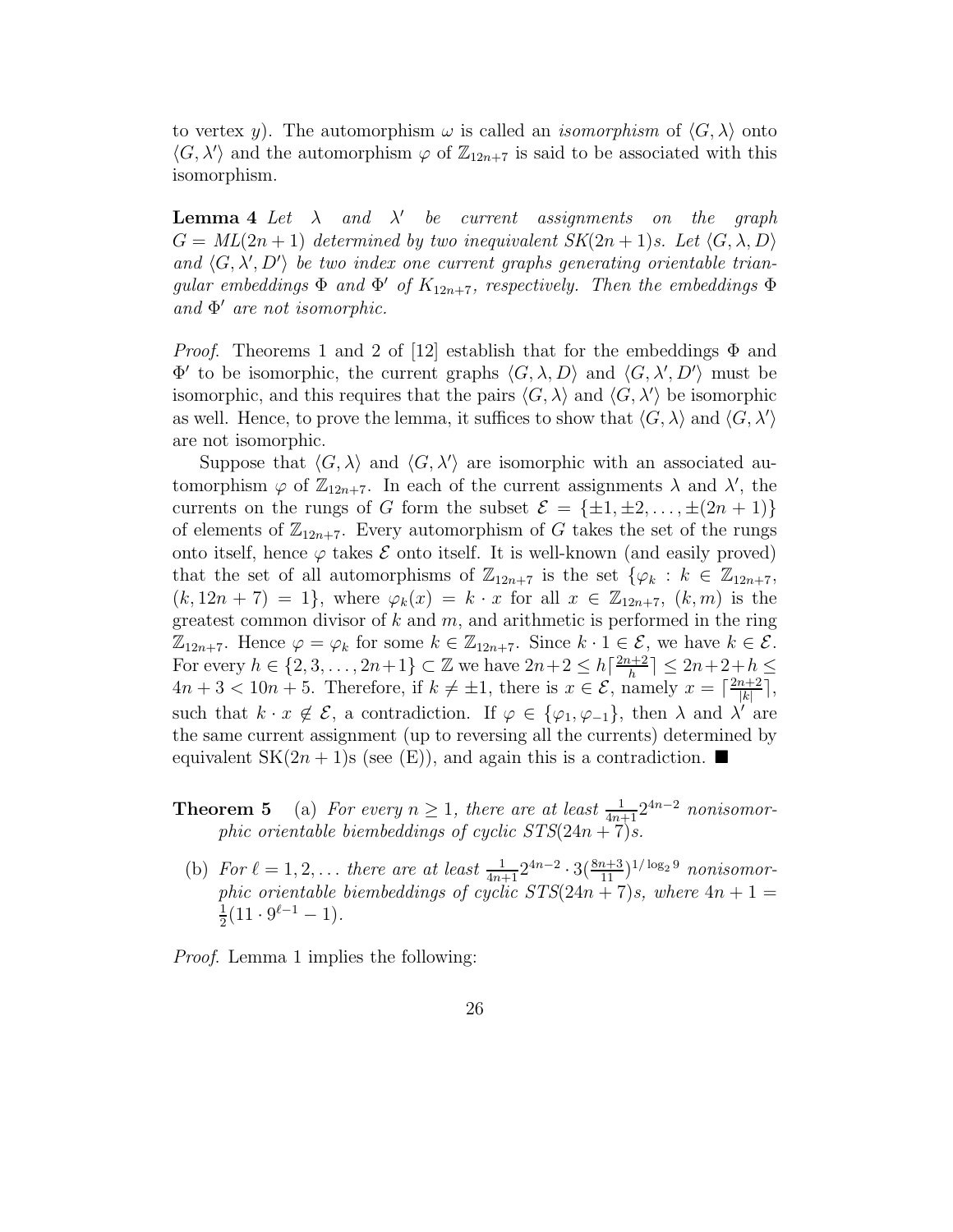(i) The graph  $ML(4n + 1)$  has at least  $2^{4n+1}$  different rotations inducing exactly one circuit.

Suppose there is a  $(24n + 7)$ -current assignment  $\lambda$  on the graph  $G =$  $ML(4n + 1)$ . Theorem 4 of [12] states that if the automorphism group of G has order m, and if there are h different rotations  $D$  of G inducing exactly one circuit, then among the h current graphs  $\langle G, \lambda, D \rangle$  there are at least  $\frac{h}{2m}$ current graphs generating nonisomorphic embeddings. The graph  $ML(4n+1)$ can be considered as a cycle with  $8n + 2$  vertices where every two antipodal vertices are joined by an edge, hence the automorphism group of  $ML(4n+1)$ is the automorphism group of a regular  $(8n + 2)$ -gon, that is, the dihedral group  $D_{8n+2}$  of order 16n + 4. Now, taking (i) into account, it follows that there are at least  $\frac{1}{4n+1}2^{4n-2}$  nonisomorphic orientable biembeddings of cyclic  $STS(24n + 7)s$ .

As remarked earlier, a skew SK $(4n + 1)$  was constructed for every  $n \geq 1$ by Youngs and is shown in Fig. 6. Hence, for every  $n \geq 1$  there is a  $(24n+7)$ current assignment  $\lambda$  on the graph  $G = ML(4n + 1)$  and we obtain (a).

By putting  $t = 4n + 1$  in Theorem 4, we see that for  $\ell = 1, 2, \ldots$ , there are at least  $3(\frac{8n+3}{11})^{1/\log_2 9}$  inequivalent skew SK $(4n + 1)$ s, where  $4n + 1 =$ 1  $\frac{1}{2}(11 \cdot 9^{\ell-1} - 1)$ . Each of the skew SK $(4n+1)$ s determines a  $(24n+7)$ -current assignment  $\lambda$  on the graph  $G = \text{ML}(4n + 1)$  and there are at least  $\frac{1}{4n+1}2^{4n-2}$ different current graphs  $\langle G, \lambda, D \rangle$  generating nonisomorphic embeddings. By applying Lemma 4, we obtain (b).  $\blacksquare$ 

### Acknowledgment

The authors thanks the referee for many helpful comments and suggestions.

### References

- [1] J. Abrham, Exponential lower bounds for the number of Skolem and extremal Langford sequences, Ars Combin., 22 (1986) 187–198.
- [2] G. K. Bennett, M. J. Grannell and T. S. Griggs, Exponential lower bounds for the numbers of Skolem-type sequences, Ars Combin., 73 (2004) 101–106.